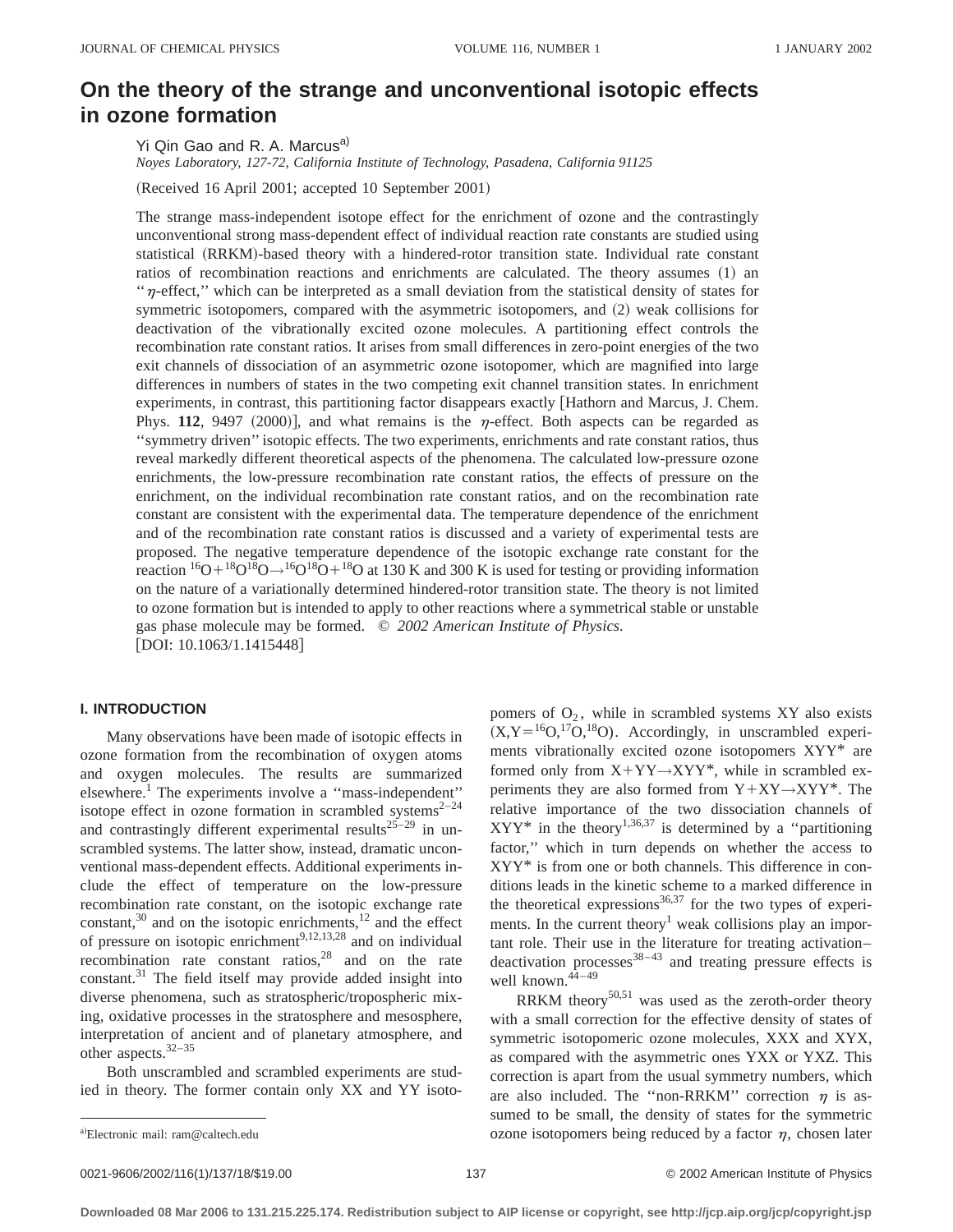to be 1.18 at 300 K, but  $\eta$  is large in its consequence for the "mass-independent" phenomenon.<sup>1,36</sup> More generally, an asymmetric ozone such as YXX may also show deviation from the statistical behavior, but the deviation is assumed greater for the symmetric ozones by a factor  $\eta$ .<sup>1</sup> In the symmetric XXX\* or XYX\* certain anharmonic vibrational coupling and Coriolis rotational–vibrational coupling terms are absent, because of symmetry restrictions, so leading to a larger nonstatistical effect for the symmetric isotopomers.<sup>36</sup> The coupling terms are responsible for intramolecular statistical behavior. In principle, the " $\eta$ -effect" could also originate from collisional rather than intramolecular properties.<sup>1</sup> We amplify on this point later.

In a weak collision model rate equations are obtained for the population density of the vibrationally excited ozone molecules as a function of the energy *E* and of the total angular momentum *J*. We use a strong collision model for the collisional angular momentum transfer of ozone, and obtain a one-dimensional energy space model for ozone. A similar reduction has been used for unimolecular dissociation.<sup>52</sup>

An important quantity in weak collisions is the average energy  $\langle \Delta E \rangle$  of downward transfer  $\Delta E$  for deactivating collisions. Energy transfer is typically described by this  $\langle \Delta E \rangle$ and is relatively insensitive to the possible functional form of the energy transfer. $44,45$  For simplicity, we use a step-ladder model, in which energy is transferred between the excited ozone molecule and a bath gas molecule in discrete steps of  $\Delta E$  per collision. At low pressures only one collision is important during the lifetime of a vibrationally excited ozone molecule and so then only energetic ozone molecules with energy less than  $\Delta E$  above the threshold lead to a deactivated ozone.

We also consider the isotopic exchange reaction of ozone: Information about the transition state for any recombination reaction, such as  ${}^{16}O+{}^{32}O_2\rightarrow {}^{48}O_3$ , would normally be obtained from the magnitude and temperature dependence of its high pressure rate constant. However, the behavior of the ozone formation rate constant  $k_{bi}$  versus third-body pressure is complex at high pressures, $31$  and cannot be used for this purpose. Instead, we can obtain information from low pressure data on the isotopic exchange reactions,  $30,53,54$ 

$$
{}^{16}O + {}^{18}O_2 \rightarrow {}^{16}O {}^{18}O + {}^{18}O. \tag{1.1}
$$

The negative temperature coefficient<sup>30</sup> of its rate constant shows that the transition state is not ''loose,'' meaning that the rotation of the reacting diatomic molecule in the transition state is hindered: A free rotation leads to a positive or only an extremely small negative temperature dependence.<sup>37</sup>

The theory is also used to treat three pressure effects on ozone formation: the effect on individual recombination rate constant ratios for forming ozone isotopomers,<sup>28</sup> on the isotopic enrichment, $^{9,12,13,28}$  and on the rate of the recombination reaction  ${}^{16}O+{}^{32}O_2\rightarrow {}^{48}O_3$  at different temperatures.<sup>31</sup> The temperature effect on the isotopic enrichment<sup>12</sup> and on the individual recombination rate constant ratios is also discussed.

In summary, in the present paper we build on two previous papers from our group<sup>36,37</sup> and adds new features:  $(1)$  a weak collision model, using a step-ladder model for deactivating and activating collisions,  $(2)$  a hindered-rotor variational transition state, which is also compared with the results from a free rotor, and  $(3)$  the treatment of a greater variety of experimental effects as a consequence, such as pressure and temperature effects. Earlier the room temperature data on ratios of reaction rates were treated with very encouraging results,  $37$  but because of the limitations of a loose transition state and of a strong collision model, an *ad hoc* assumption was introduced: The calculated rate constant ratios at room temperature were assumed to equal those at 130 K, where the transition state is indeed nearly loose.<sup>37</sup> This assumption is eliminated in the present paper.

We use extensively equations $36$  relating the enrichments to the ratios of recombination rate constants. This relation is independent of approximations such as hindered versus free rotor and weak versus strong collisions. A chemical kinetic scheme was used to obtain  $it^{36}$  and is essential in any treatment of observables such as enrichments. The need for a scheme has sometimes been overlooked in the literature.

The paper is organized as follows: the kinetic scheme, a master equation approach, and the treatment of the hinderedrotor transition state theory are described in Sec. II. Expressions are obtained for the individual recombination reaction rate constants, the enrichments  $\delta$  and  $E$ <sup>36</sup>, and the rate constants of isotopic exchange reactions. A numerical and partially analytic procedure is used for treating pressure effects for a recombination reaction. The expressions are used in Sec. III to calculate rate constants, enrichments, and pressure and temperature effects, and the results are discussed in Sec. IV, which also contains a simple explanation of how small differences in zero-point energies of the competing exit channels of the dissociating molecule are magnified into large unusual mass-dependent isotopic effects. Temperature effects on isotopic enrichments and on rate constant ratios are also discussed there. Several experiments are suggested to test different aspects of the theory.

### **II. THEORY**

#### **A. Kinetic scheme and rate constants**

For the ozone formation we have the kinetic scheme

$$
X+YZ \to XYZ(EJ), \quad k_r^a(EJ), \tag{2.1}
$$

$$
XYZ(EJ) + M \rightarrow XYZ(E'J') + M, \quad \omega(EJ \rightarrow E'J'),
$$
\n(2.2)

$$
XYZ(E'J') \to X+YZ, \quad k_d^a(E'J'), \tag{2.3}
$$

$$
XYZ(E'J') \to XY + Z, \quad k_d^b(E'J'), \tag{2.4}
$$

and, in a series of steps to form a stable ozone molecule of energy *E<sup>l</sup>* ,

$$
XYZ(EJ) + M \rightarrow XYZ(E^l, J') + M, \quad \omega(EJ \rightarrow E^l, J'),
$$
\n(2.5)

where  $E^l$  is any energy sufficiently below the dissociation threshold that the XYZ has a negligible chance of reacquiring enough energy to dissociate. Only *E* and total angular momentum  $J$  are conserved in individual reaction steps  $(2.1)$ ,  $(2.3)$ , and  $(2.4)$ . The  $k_r^a(EJ)$ ,  $k_d^a(EJ)$ , and  $k_d^b(EJ)$  are *E*- and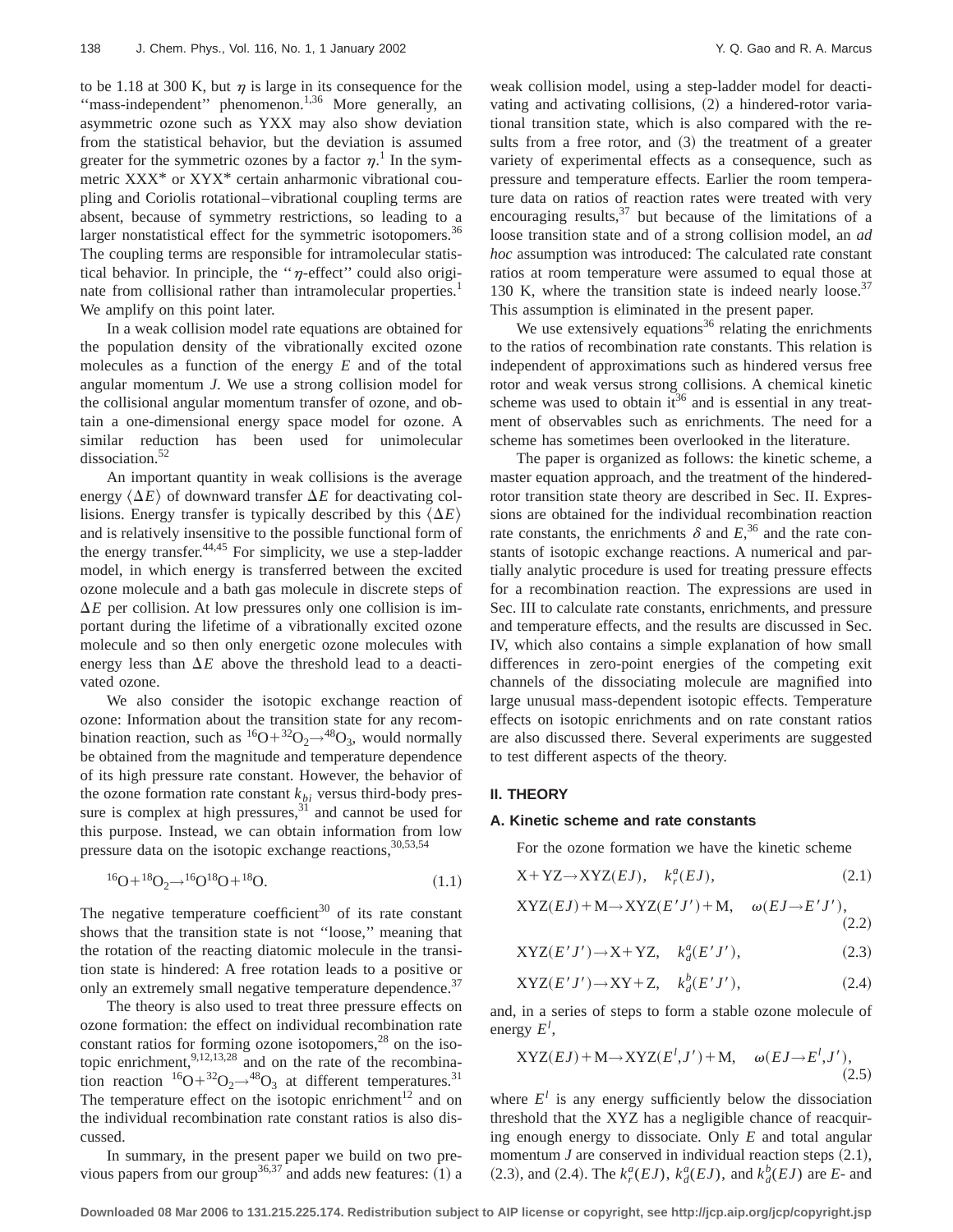*J*-dependent rate constants of the recombination and dissociation reactions, respectively, and  $\omega(EJ \rightarrow E'J')$  is the rate per unit *E* of forming XYZ at  $(E'J')$  from  $(EJ)$  by a collision with a third body M. The units of  $k_r^a(EJ)$  are  $(\text{energy})^{-1}$ (concentration)<sup>-1</sup> (time)<sup>-1</sup>, and those of  $k_d^a$  are (time)<sup>-1</sup>.

For the dissociation of  $XYZ^*$  there exist the two distinguishable exit channels *a* and *b* when  $X \neq Z$ . For a symmetric molecule, where  $X = Z$ , the designation  $(a, b)$  is omitted. By convention,  $36,37$  channel *a* is the one with the lower zeropoint energy of the diatomic species. Thus, the YZ in Eq.  $(2.3)$  has a lower zero-point energy than the XY in  $(2.4)$ .

We let  $c(EJ)$  denote the concentration of ozone molecules in quantum states having any specified (*EJ*) per unit energy *E*. The rate equation for a distribution function  $g(EJ)$ , defined as  $c(EJ)/[X][YZ]$ , is<sup>55</sup>

$$
\frac{dg(EJ)}{dt} = k_r^a(EJ) - [k_d^a(EJ) + k_d^b(EJ) + \omega]g(EJ)
$$

$$
+ \sum_{J'} \int_{E'} \omega(E'J' \to EJ)g(E'J')dE', \quad (2.6)
$$

where  $g(EJ)$  has units of (energy concentration)<sup>-1</sup> and  $\omega$ denotes the total collision frequency,

$$
\omega = \sum_{J'} \int \omega(EJ \to E'J') dE'.
$$
 (2.7)

The step-ladder model for  $\omega(EJ \rightarrow E'J')$  is introduced later.

### **B.** Expressions for  $k_r(EJ)$  and  $k_d(EJ)$

We consider first a general formulation which includes triatomic molecules as a special case. A molecule with total energy in  $(E, E + dE)$  and total angular momentum *J* is formed from the reacting pair. The energy  $E_n^J(q)$  of a particular quantum state *nJ* along the reaction coordinate *q* has a maximum at some  $q^{\dagger}$ , and its energy there is denoted by  $E_n^J$ . In a recombination step, the probability of finding a pair of reactants with the specified *J* and in a phase space volume element  $dq \, dp$  for motion along q is  $(2J+1)$  $\times$ exp( $-E/k_BT)$ *dq dp*/*h*Q<sub>a</sub>, where  $Q_a$  is the partition function for the colliding pair. To obtain the incident probability flux we divide by  $dq$  and multiply by  $q$ , the velocity along the reaction coordinate. The contribution to the rate constant from this *J* and energy range  $(E, E+dE)$  is obtained by summing over all accessible states *n* of the transition state. The recombination rate constant  $k_r(EJ)$  is then

$$
k_r(EJ) = N(EJ)e^{-E/k_BT}/hQ,
$$
\n(2.8)

where

$$
N(EJ) = (2J+1)\sum_{n} h(E - E_n^J),
$$
\n(2.9)

and  $h(E - E_n^J)$  is a unit step function. We used the relation  $\dot{q}$   $dp = (p/\mu)dp = d(p^2/2\mu) = dE$ ,  $\mu$  being the reduced mass of motion along *q*, and then divided by *dE* to obtain a rate per unit  $E$ . Equations  $(2.8)$  and  $(2.9)$  are equivalent to an earlier result for bimolecular collisions.<sup>56</sup> When the reaction path leads to two different molecules and so bifurcate, Eq.  $(2.9)$  requires a modification given later.

Particularly in large systems it has been convenient to choose the position of the transition state to be at a  $q^{\dagger}$  which depends only on *J* and  $E^{57}$  In this case Eq.  $(2.8)$  again applies but *N*(*EJ*) now denotes all accessible states at the given *q*. The *q* now is chosen to minimize  $N(EJ)$  (variational RRKM theory). Sometimes it is convenient to choose the position of the transition state so as to be determined by *EJ* and by some quantum numbers whose totality is denoted by  $\alpha$ . In that case Eqs.  $(2.8)$ – $(2.9)$  become, instead,

$$
k_r(EJ) = \sum_{\alpha} N(EJ\alpha)e^{-E/k_BT}/hQ_a, \qquad (2.10)
$$

where  $N(EJ\alpha)$  is the number of quantum states of a specified transition state  $EJ\alpha$  and the  $q^{\dagger}$  for each  $(EJ\alpha)$  is determined variationally.

We consider next the rate constant for the dissociation of a vibrationally excited molecule. For any quantum state *n* the number of quantum states along *q* is again *dq dp*/*h*, and dividing by  $dq$  and multiplying by  $q$  we again have  $q \, dp/h$ , i.e., *dE*/*h*. The number of quantum states of the parent molecule at the given  $(E, E + dE)$  and *J* is  $\rho(EJ) dE$ , where  $\rho(EJ)$  is the density of the quantum states of the dissociating molecule, and each quantum state (*nJ*) of the transition state thereby contributes a value  $h(E - E_n^J)/h\rho(EJ)$  to the dissociation rate constant  $k_d(EJ)$ ,<sup>57,58</sup> and so we have

$$
k_d(EJ) = N(EJ)/h\rho(EJ),\tag{2.11}
$$

where  $N(EJ)$  is again given by Eq. (2.9) and the  $\rho(EJ)$ contains a  $(2J+1)$  factor.

When the states are grouped together so that all states of the same  $EJ\alpha$  are taken to have the same position of the transition state Eqs.  $(2.9)$  and  $(2.11)$  yield

$$
k_d(EJ) = \sum_{\alpha} N(EJ\alpha)/h\rho(EJ). \tag{2.12}
$$

When all quantum states are taken to have the same value of  $q^{\dagger}$ , Eq. (2.12) yields the usual variational RRKM expression,

$$
k_d(EJ) = N(EJ)/h\rho(EJ). \tag{2.13}
$$

To treat the  $k_r^a(EJ)$  in Eq. (2.1) for ozone formation we consider an energetic ozone molecule XYZ formed from  $X+YZ$  with given *J* and in the energy range (*E*,  $E+dE$ ) in the center of mass system of coordinates. This  $k_r^a(EJ)$  is given by Eqs.  $(2.8)$ – $(2.9)$  for the homonuclear case,  $X+YY\rightarrow XYY$ , with a superscript *a* added to the  $k_r(EJ)$  and  $N(EJ)$ . In the heteronuclear case,  $X+YZ \rightarrow XYZ$  with  $Z \neq Y$ , two reaction products, XYZ\* and XZY\*, can form. The rate constant for forming XYZ\* then contains a weighting function introduced onto the right-hand side of Eq.  $(2.8)$ , as discussed in Appendix A. The quantum numbers *n* of the transition state consist of *J*, its spaced-fixed projection  $M<sub>J</sub>$ , the principal quantum number of the hindered rotation *j*, the quantum number  $\Omega$  of the transition state that corresponds to the body-fixed projection of *J* along the axis of least moment of inertia, and the vibrational quantum number of the oxygen fragment. Before collision four appropriate quantum numbers of the colliding pair were the diatomic rotation quantum number, the orbital quantum number of the colliding pair,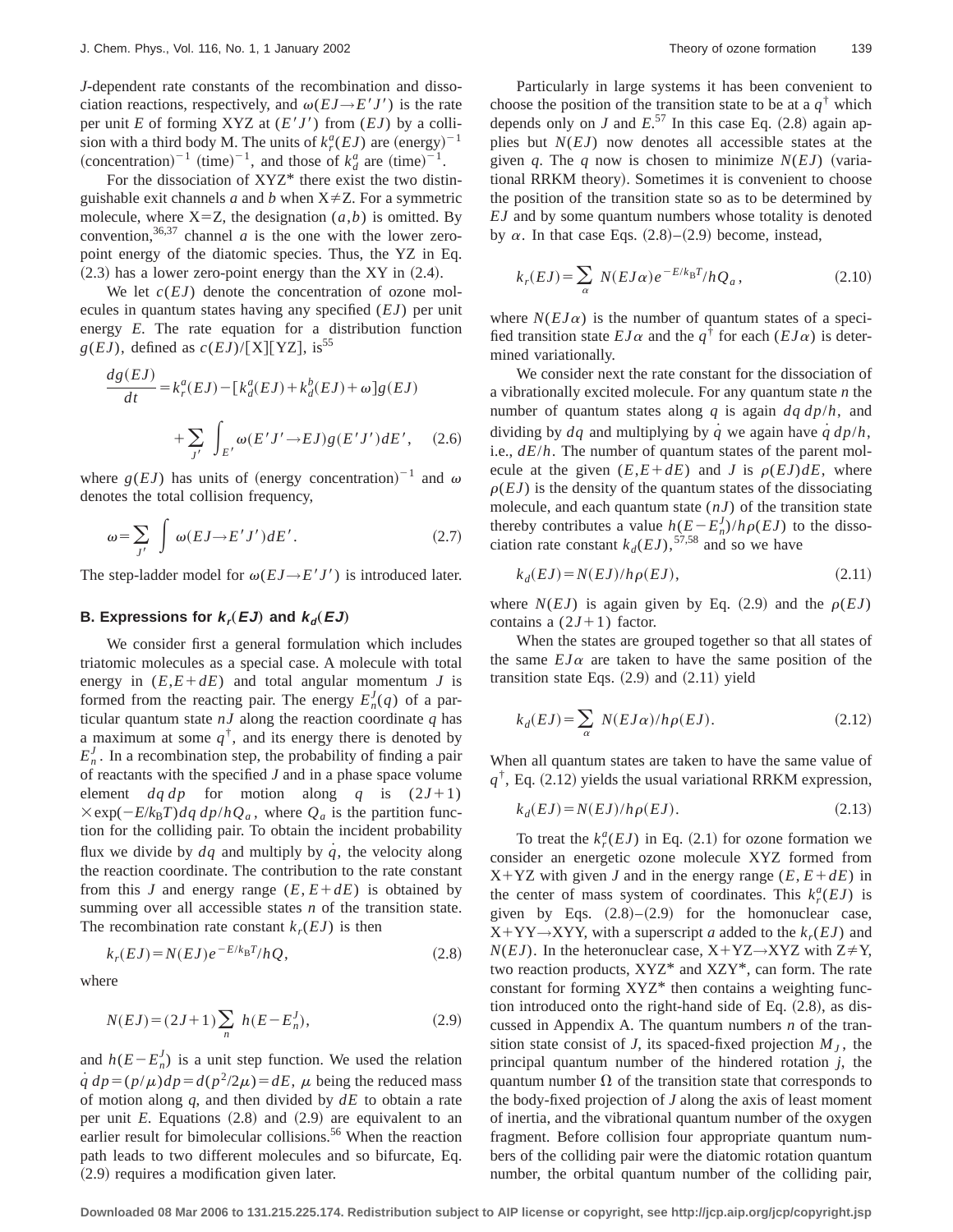

FIG. 1. The step-ladder model for the deactivation of XYZ\* molecules formed by the recombination reaction. The schematic curve is the sum of the potential energy and the local zero-point energy.

and their projections on space-fixed axes. They are now replaced by  $JM_J\Omega j$ . The  $M_J$  gives rise to the well known  $2J+1$  factor in Eq. (2.8). The sum over *n* is now a sum over *j* and  $\Omega$ . The vibrational quantum number of the  $O_2$  fragment at  $q^{\dagger}$  can be taken as zero.

The  $k_d^a(EJ)$  in Eq. (2.3) is the rate constant for dissociation of the vibrationally excited XYZ\* back into the incident channel  $X+YZ$ . Modifying Eqs.  $(2.8)$  and  $(2.9)$ , it is given by

$$
k_d^a(EJ) = N_a(EJ)/h\rho(EJ)
$$
  
= (1/2)  $\sum_{j\Omega} (2J+1)h(E - E_{j\Omega}^{J,a})/h\rho(EJ)$ , (2.14)

where  $N_a(EJ)$  is the number of quantum states in the transition state of  $XYZ^* \rightarrow X \cdots YZ \rightarrow X+YZ$  which arise from this dissociation of  $XYZ^*$ . The 1/2 in Eq. (2.14) occurs only when YZ is heteronuclear.<sup>59</sup> The sum in Eq.  $(2.14)$  over *j* and  $\Omega$  is subject to the restrictions  $|\Omega| \leq j$  and  $|\Omega| \leq J$ . For the  $k_d^b$ (*EJ*) in Eq. (2.4) for the dissociation of XYZ\* to XY+Z, the  $a$  in Eq.  $(2.14)$  is replaced by  $b$ , and now the sum is over the  $j\Omega$  states of the exit channel *b*.

## **C. Step-ladder model for the collisional energy transfer**

The step-ladder model is depicted schematically in Fig. 1: only a certain amount of energy  $\Delta E$  is transferred from an ozone molecule to a bath molecule per collision, and there is a ladder of *M* steps for the energies  $E_n = E_1 + (n-1)\Delta E$ , *n*  $=1,2,\ldots,M$ . The *M* is some upper cut-off beyond which any contribution to ozone formation is negligible.  $E_1$  is chosen so that states with energies less than  $E_1$  are sufficiently below the dissociation threshold that their probability of reacquiring energy to dissociate is negligible. They are treated together as a sink. The energy of this lowest step  $E_1$  is later varied to ensure that the calculated rate constant converges to a finite value. There exist an infinite number of sets of ladders, each differing in their energy within the interval  $\Delta E$ . We first obtain the solution for a single ladder which begins with any particular energy  $E_1$ . The total rate constant is obtained by integrating over  $E_1$  in the interval  $\Delta E$ .

A deactivating collision in the step-ladder model can be written as

$$
\omega(E'J' \to EJ) = \omega_d t (J' \to J) \,\delta(E' - E - \Delta E),\tag{2.15}
$$

where  $\omega_d$  is the deactivation collision frequency, treated as a constant in the region close to the dissociation threshold, which is the region of interest. The  $t(J' \rightarrow J)$  is the transition probability from  $J'$  to  $J$  and equals  $P(J)$  when a strong collision is assumed for rotational angular momentum transfer.  $P(J)$  is the thermal distribution of the rotational states  $J$ of XYZ at the given temperature.<sup>52</sup> The frequency  $\omega_a$  for activation collisions is related to  $\omega_d$  by microscopic reversibility, and satisfies (Appendix B)

$$
\omega_d \rho(E) e^{-\Delta E/k_B T} = \omega_a \rho(E - \Delta E), \quad \rho(x) = \sum_j \rho(xJ).
$$
\n(2.16)

For a range of energies near the dissociation threshold,  $\rho(E)$ is approximated by a constant, and Eq.  $(2.16)$  becomes  $\omega_a$  $= \omega_d e^{-\Delta E/k_B T}$ . The total collision frequency  $\omega$  in Eq. (2.6) is  $\omega_a + \omega_d$ .

In a step-ladder and strong rotational collision model the population density  $g(E_nJ)$  of XYZ at  $E_nJ$ , obtained from Eqs.  $(2.6)$  and  $(2.15)$ , satisfies

$$
k_r^a(E_n J) - [k_d^a(E_n J) + k_d^b(E_n J) + \omega]g(E_n J) + P(J)\omega_d g_{n+1} + P(J)\omega_a g_{n-1} = 0,
$$
\n(2.17)

in the steady-state approximation<sup>55</sup>  $dg(E_nJ)/dt=0$ . Each  $g_n$ denotes

$$
g_n = \sum_J g(E_n J). \tag{2.18}
$$

Upon dividing Eq. (2.17) by  $k_d^a(E_n J) + k_d^b(E_n J) + \omega$  and summing over *J* we obtain a one-dimensional master equation:

$$
g_n = U_n + V_n g_{n+1} + W_n g_{n-1},
$$
\n(2.19)

where

$$
U_n = \sum_J \frac{k_f^a(E_n J)}{k_d^a(E_n J) + k_d^b(E_n J) + \omega},
$$
\n(2.20)

$$
V_n = \sum_J \frac{P(J)\omega_d}{k_d^a(E_n J) + k_d^b(E_n J) + \omega},
$$
\n(2.21)

$$
W_n = \sum_J \frac{P(J)\omega_a}{k_d^a(E_n J) + k_d^b(E_n J) + \omega}.
$$
 (2.22)

The flux below the threshold is treated analytically in Appendix C (cf. Ref. 60). We next treat Eqs.  $(2.19)–(2.22)$  in the low pressure limit.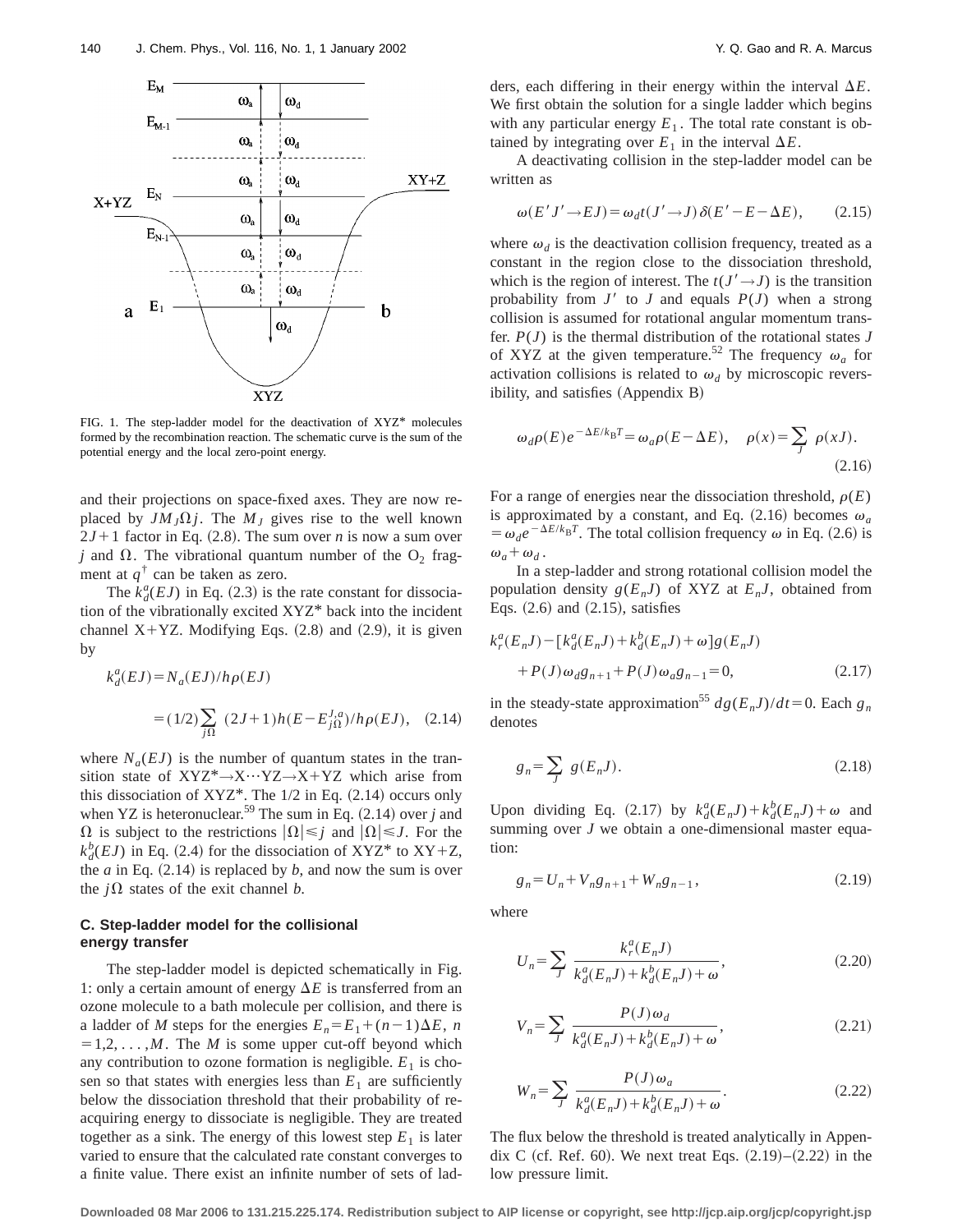### **D. Recombination at low pressures**

For energies  $E_n$  above the dissociation threshold  $D_0$ , there are ''open'' and ''closed'' states for dissociation, according as  $k_d^{\bar{a}}(E_n J) + k_d^b(E_n J) > 0$  or  $k_d^a(E_n J) + k_d^b(E_n J) = 0$ , respectively. The effective dissociation barrier height for a state depends on *J* because of the *J*-dependent centrifugal barrier.<sup>61</sup> To avoid zero denominators in the low-pressure limit in Eqs.  $(2.19)$ – $(2.22)$ , it is necessary to keep track of the two types of states.

The rate equations for the population density  $g^{c}(E_nJ)$  of the closed states are obtained by setting  $k_r^a = 0$  and  $k_d^a + k_d^b$  $=0$  in Eq. (2.17), which now contains only collisional terms. Upon summing over  $J$ , Eq.  $(2.17)$  then yields

$$
P_n^c \omega_d g_{n+1} - \omega g_n + P_n^c \omega_a g_{n-1} = -\omega g_n^o, \qquad (2.23)
$$

where  $P_n^c$  is the sum of  $P(J)$  over the closed *J* states at  $E_n$ , and  $g_n$  and  $g_n^o$  are given by Eqs. (2.25) and (2.26),

$$
P_n^c = \sum_{j}^{c} P(j), \tag{2.24}
$$

$$
g_n = g_n^o + g_n^c, \t\t(2.25)
$$

where

$$
g^{o} = \sum_{J} g^{o}(E_{n}J), \quad g_{n}^{c} = \sum_{J} g^{c}(E_{n}J). \tag{2.26}
$$

When  $E_n < D_0$ , the  $P_n^c$  in Eq. (2.23) is unity, since only closed states exist, and  $g_n^o = 0$ . Thereby,

$$
\omega_d g_{n+1} - \omega g_n + \omega_a g_{n-1} = 0, \quad 1 < n \le N - 1,\tag{2.27}
$$

and for  $n=1$ ,

$$
\omega_d g_2 - \omega g_1 = 0. \tag{2.28}
$$

Since states with energy less than  $E_1$  are treated together as a sink, their total population density grows at a rate *S*,

$$
S = \omega_d g_1. \tag{2.29}
$$

The rate constant for the formation of a stable ozone molecule equals the integral of  $\omega_d g_1$  over the step size  $\Delta E$ , and has the usual bimolecular reaction rate constant units of  $(concentration)^{-1}$  (time)<sup>-1</sup>. This bimolecular rate constant itself can be a pressure-dependent pseudo-rate constant.

We consider next the open states in the low-pressure limit. The collision terms in Eq.  $(2.17)$  are now small compared with the terms containing *k*'s and can be neglected, so that for the open states we have

$$
g^{o}(E_n J) = \frac{k_r^a(E_n J)}{k_d^a(E_n J) + k_d^b(E_n J)}.
$$
\n(2.30)

Summing Eq.  $(2.30)$  over these open states yields

$$
g_n^o = \sum_J \frac{k_f^a(E_n J)}{k_d^a(E_n J) + k_d^b(E_n J)} \qquad (N \le n \le M). \tag{2.31}
$$

Equations  $(2.23)$  and  $(2.27)$ – $(2.29)$  constitute a system of  $(N-1)+2(M-N+1)$  linear equations for the same number of variables.  $M-N+1$  of these variables are given explicitly by Eq.  $(2.31)$ , leaving *M* closed  $g_n$  to be determined from the remaining equations. An analytic relation between *N* of the variables is given in Appendix C. The remaining equations yield an expression for the population density  $g_1$  in Eq.  $(2.29)$ . The low-pressure recombination rate constant for channel *a* is obtained by integrating  $\omega_d g_1$ over the step size  $\Delta E$  in Appendix C:

$$
k_{bi}^{0,a} = \frac{\omega_d - \omega_a}{Q_a} \left( \int_0^{\Delta E} \sum_J \rho(EJ) Y_a(EJ) \right)
$$
  
 
$$
\times e^{-E/k_B T} \frac{\omega}{\omega_d + \omega_a P^o(E)} dE + \int_{\Delta E}^{2\Delta E} \sum_J \rho(EJ) Y_a(EJ) \right)
$$
  
 
$$
\times e^{-E/k_B T} \frac{\omega_d P^c(E - \Delta E)}{\omega_d + \omega_a P^o(E - \Delta E)} dE + \cdots \right), \qquad (2.32)
$$

where

$$
Y_a(EJ) = N_a(EJ) / [N_a(EJ) + N_b(EJ)] \tag{2.33}
$$

is the partitioning factor,<sup>1,36,37</sup>  $P^o(E) = 1 - P^c(E)$ , and  $P^{c}(E)$  denotes  $P_{N}^{c}$ . The states with energies higher than  $2\Delta E$  have negligible contributions to Eq.  $(2.32)$  at low pressures  $(cf.$  Appendix B) and can be neglected.

### **E. Effective rate constants and enrichments in scrambled systems**

When YZ and XY are both present we can write for the formation of a stabilized ozone molecule of structure XYZ,

$$
\frac{dXYZ}{dt} = k_{bi}^{0,a}X \cdot YZ + k_{bi}^{0,b}Z \cdot XY.
$$
 (2.34)

When there is a rapid equilibrium between atomic and diatomic species this equation becomes

$$
\frac{dXYZ}{dt} = k_{bi}^{\text{eff},a} X \cdot YZ,
$$
\n(2.35)

where

$$
k_{bi}^{\text{eff},a} = k_{bi}^{0,a} + k_{bi}^{0,b} K_{ex} = k_{bi}^{0,a} + k_{bi}^{0,b} \frac{Q_b}{Q_a},
$$
\n(2.36)

and  $K_{\text{ex}}$  is the equilibrium constant for reaction  $X+YZ \rightleftharpoons Z$ +XY. The  $k_{bi}^{\text{eff},a}$  appears as  $k_{6,q6}^{as} + k_{q,66}^{as}K_{ex}$  in the isotopic enrichment  $\delta$  in Refs. 36 and 37. The superscript as in the latter denotes the formation of the asymmetric isotopomer.

Equations  $(2.32)$  and  $(2.36)$  lead to

$$
k_{bi}^{\text{eff},a} = \frac{\omega_d - \omega_a}{Q_a} \left( \int_0^{\Delta E} \sum_J \rho(EJ) e^{-E/k_B T} \times h[N_a(EJ) + N_b(EJ)] \right)
$$
  
 
$$
\times \frac{\omega}{\omega_d + \omega_a P^o(E)} dE
$$
  
+ 
$$
\int_{\Delta E}^{2\Delta E} \sum_J \rho(EJ) h[N_a(EJ) + N_b(EJ)] \times e^{-E/k_B T} \frac{\omega_d P^c(E - \Delta E)}{\omega_d + \omega_a P^o(E - \Delta E)} dE \right). \tag{2.37}
$$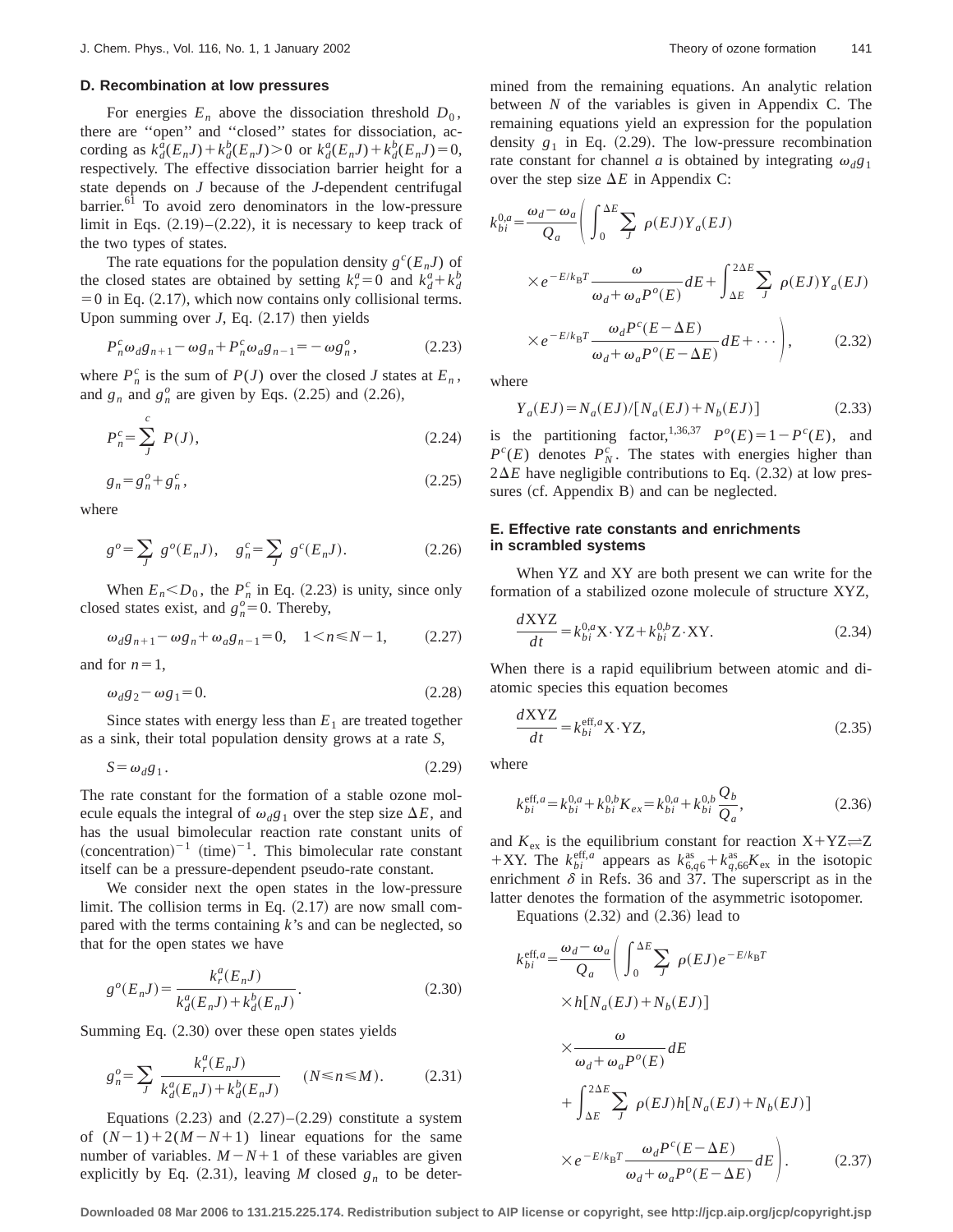A similar expression is obtained for  $k_{bi}^{\text{eff},b}$ , with  $Q_a$  replaced by  $Q_b$ . The partitioning factors  $Y_a$  and  $Y_b$  defined in Eq.  $(2.33)$  are seen to have disappeared in the  $k_{bi}^{\text{eff}}$ , an exact result, just as they did in the strong collision model of Refs. 36 and 37. The various enrichments are then calculated from Eq. (2.37) using expressions for  $\mathcal{Q}\delta$  and  $^M$ E in Refs. 36 and 37.62

### **F. Pressure dependence of rate constants and enrichments**

We next solve Eqs.  $(2.19)$ – $(2.22)$  for the  $g_n$ 's at any given pressure. As long as a finite  $\omega$  is retained in the denominators in these equations it is no longer necessary to use the open or closed labels to avoid zero denominators.

For the *M*-ladder system described in Fig. 1, the ozone formation rate constant is again given by the  $\omega_d g_1$  in Eq.  $(2.29)$ , and a method for obtaining  $g_1$  is given in Appendix D. In the high-pressure limit,  $U_n$ ,  $V_n$ , and  $W_n$  in Eqs.  $(2.20)$ – $(2.22)$  become  $U_n = \sum_j k_r^a (E_n J)/\omega$ ,  $V_n = \omega_d/\omega$ , and  $W_n = \omega_a / \omega$ , respectively, and yield the usual high-pressure recombination rate constant  $k_{bi}^{\infty}$ ,

$$
k_{bi}^{\infty} = \frac{1}{Q_a h} \sum_{J} \int_{E} N_a(EJ) e^{-E/k_B T} dE.
$$
 (2.38)

### **G. The isotopic exchange reaction and the hindered-rotor transition state**

The rate constant  $k_{\text{ex}}^a$  of the isotopic exchange reaction, Eq.  $(1.1)$ , is<sup>37</sup>

$$
k_{\text{ex}}^{a} = \frac{1}{hQ_{a}} \sum_{J} \int_{E} \frac{N_{a}(EJ)N_{b}(EJ)}{N_{a}(EJ) + N_{b}(EJ)} e^{-E/k_{\text{B}}T} dE, \quad (2.39)
$$

where  $Q_a$  is the partition function of the reacting pair in the center of mass system of coordinates for channel *a*, and  $N_{a(b)}(EJ)$  is the number of states of the transition state for exit channel *a*(*b*) of ozone dissociation at the given *E* and *J*. Each of the two exit channels has its own transition state ~TS!.

#### **III. RESULTS**

#### **A. Isotopic exchange reaction rate constant**

To implement Eq.  $(2.39)$  a potential energy surface is needed, particularly for configurations appropriate to the hindered rotational transition state. The longer O–O bond length of  $O_3^{\dagger}$  in this region is estimated in the calculations given below to be in the neighborhood of 2.6 Å. *Ab initio* calculations of the potential energy surface for ozone have been optimized mainly for configurations near the equilibrium configuration or near the equilateral triangle one, where a conical intersection occurs.<sup>63</sup> However, an extrapolated potential energy surface near the transition state gives a poorer result<sup>64</sup> for the temperature coefficient of the isotopic exchange rate constant, as did an empirically modified version. $64$  The modification $65$  eliminated the potential energy barrier in the extrapolated surface: The absence of a barrier is clear from the observed negative temperature coefficients of the recombination and isotopic exchange rate constants. In-

Energy vs R



FIG. 2. The total energy  $E(J_j \Omega; R)$  of a hindered rotor state  $(J_j \Omega)$  as a function of *R* for <sup>16</sup>O· $\cdots$ <sup>16</sup>O<sup>16</sup>O. The maximum of the hindered rotor states (symbols) are shifted inward compared to that of a free rotor  $(JjK)$  (solid lines), increasingly shifted with increasing  $(J<sub>j</sub>\Omega)$ .

stead, we use a very simplified model potential energy surface in Appendix E to fit the isotopic exchange reaction rate constant at both room and low  $(130 K)$  temperatures, and later for all other reactions. When an improved potential energy surface becomes available, this approximation can be removed. A new potential energy surface has recently been developed and used to calculate resonances.<sup>66</sup> It will be interesting to see how well its use reproduces the negative temperature dependence of the isotopic exchange reaction rate constant.

The hindered-rotational potential in Eq.  $(A3)$  and Appendix E yield elements of the Hamiltonian matrix. The energies of the hindered rotational states are its eigenvalues  $E(Jj\Omega;R)$  for the state  $|Jj\Omega\rangle$ ,

$$
E(Jj\Omega;R) = \frac{J(J+1) - 2\Omega^2}{2\mu R^2} \hbar^2 + \epsilon(j\Omega;R),
$$
 (3.1)

where the first term is the orbital term  $(cf.$  Appendix A) and  $\epsilon(j\Omega;R)$  is an eigenvalue of a two-dimensional hindered rotor state with quantum numbers *j* and  $\Omega$ . The  $\epsilon(j\Omega;R)$  is obtained numerically and depends on *R*, partly via the hindered-rotor potential  $V_{\text{bend}}(R,\theta)$ .

The hindered-rotor eigenvalues  $E(Jj\Omega;R)$  plus a bond fission potential  $V_{\text{bf}}(R)$  are plotted versus *R* in Fig. 2, where they are compared with those of a free rotor for the same  $(J<sub>j</sub>\Omega)$ . The transition state for each quantum state is seen to move to smaller *R* with increasing *E*, as expected from other studies.<sup>67-79</sup> The maximum of  $E(Jj\Omega;R) + V_{\text{bf}(R)}$  along *R* for a state with quantum numbers  $(Jj\Omega)$  is denoted by  $E'_{j\Omega}$ . The  $N_a(EJ)$  in Eq. (2.39) is now given by

$$
N_a(EJ) = \frac{1}{2}(2J+1)\sum_j \sum_{\Omega} h(E - E_{j\Omega}^J - E_0^a),
$$
 (3.2)

where the 1/2 is absent when the YZ in XYZ\* $\rightarrow$ X+YZ is homonuclear (cf. Ref. 59). The effect of the hindered rota-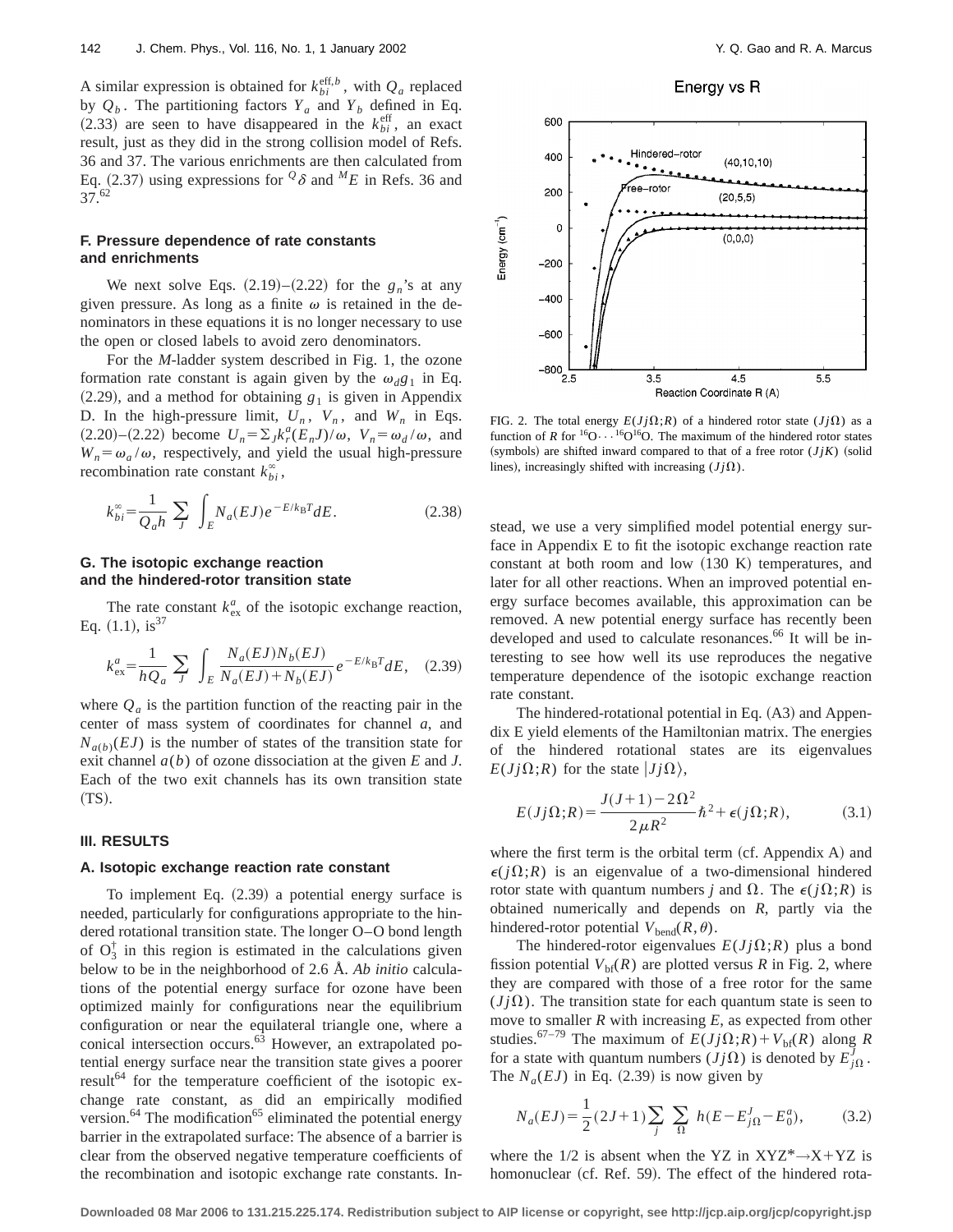

FIG. 3. The number of states *N* as a function of *R* for the recombination reaction  ${}^{16}O+{}^{32}O_2\rightarrow {}^{48}O_3$ . The upper curve is obtained using free rotation in the transition and the lower curve is obtained using the hindered-rotor transition state described in Appendices A and E.

tional barrier is illustrated in Fig. 3, which gives a plot for the term  $N_aN_b/(N_a+N_b)$  as a function of energy for  $X+YZ$ ,  $Z \neq Y$ . The plot is similar to the plot of *N* for a symmetric system XXX<sup>\*</sup>→X…XX.

The rate constant for the isotopic exchange reaction obtained from Eq.  $(2.39)$  yields the results for 130 K and 300 K in Table I, together with the experimental results and the loose transition state results. The  $\Delta E$  and  $\eta$  are absent in the equation used for the isotopic exchange rate constant.

#### **B. Anharmonicities and other properties**

The density of states for ozone  $\rho$  is obtained<sup>37</sup> from a convolution<sup>44,45,49,80</sup> of the rotational and vibrational density of states. The vibration frequencies of the ozone isotopomers used in the calculation were obtained using a second-order

TABLE I. Calculated and experimental rate constants.

| k                         | Reaction                                                  | T(K)        | Expt.               | Calc.<br>(present) | Calc.<br>(strong or loose) |
|---------------------------|-----------------------------------------------------------|-------------|---------------------|--------------------|----------------------------|
| $k_{bi}^{0}$ <sup>a</sup> | $^{16}O + ^{32}O_2 + N_2 \rightarrow ^{48}O_3 + N_2$      | 130         | 4 <sup>b</sup>      | $5.2^\circ$        | 7.0 <sup>d</sup>           |
|                           | $k_{bi} \propto T^{-n}$                                   | $130 - 300$ | $n = 2.6$           | $n = 2.3$          | $n = 0.77$                 |
|                           |                                                           | 300         | $0.5^{\rm b}$       | 0.76 <sup>c</sup>  | 3.7 <sup>d</sup>           |
| $k_{ex}^{\quad e}$        | $^{16}O + ^{18}O^{18}O \rightarrow ^{16}O^{18}O + ^{18}O$ | 130         | $5.6^t$             | $4.3^{8}$          | $9.2^h$                    |
|                           |                                                           | 300         | $2.9^{t}$           | 2.7 <sup>g</sup>   | $9.5^{\rm h}$              |
|                           | $k_{\rm ex}$ $\propto$ $T^{-m}$                           | $130 - 300$ | $m = 0.88 \pm 0.26$ | $m = 0.53$         | $m = -0.07$                |
| $k_{bi}^{\infty}$ e       | ${}^{16}O+{}^{32}O_2 \rightarrow {}^{48}O_3$              | 130         | 18 <sup>b</sup>     | $10.4^{i}$         | 21.7 <sup>j</sup>          |
|                           |                                                           | 300         | $>4^{\rm b}$        | $6.5^{i}$          | 20.6 <sup>j</sup>          |

<sup>a</sup>Units are  $10^{-33}$  cm<sup>6</sup> s<sup>-1</sup>.

b Experimental data from Hippler *et al.*, Ref. 31.

"Calculated from Eq. (2.32) using a value of 210 cm<sup>-1</sup> for  $\Delta E$ .  $\eta$  is 1.13 at 130 K. When  $\Delta E = 180$  cm<sup>-1</sup> the values are 4.1, 0.59 and when  $\Delta E = 250 \text{ cm}^{-1}$  the values are 5.4, 1.1. The results obtained for  $k_{bi}^0$  and *n* using a free rotor transition state are, for the weak collision case, exactly the same as those given in the first three rows of the penultimate column in this Table.

<sup>d</sup>Calculated using the strong collision assumption.

- <sup>i</sup>Calculated from Eq. (2.38) using the hindered-rotor transition state.
- $\overline{C}$ calculated from Eq. (2.38) using the loose transition state.



FIG. 4. The fit of the known vibrational frequencies (Ref. 85) (taken from Ref. 83) of  ${}^{16}O{}^{16}O$  using up to second-order anharmonicity corrections.

perturbation formulation, which gives the unknown frequencies to an accuracy of about 1  $cm^{-1.81}$  The present calculation of density of states  $\rho(EJ)$  includes anharmonicity. The latter was obtained using vibrational quantum state energies of  ${}^{48}O_3$ . The energy of a state with vibrational quanta  $(v_1v_2v_3)$  is given by<sup>82</sup>

$$
E(v_1v_2v_3) = \sum_{i=1}^3 hc\omega_i \left(v_i + \frac{1}{2}\right) + \sum_{i=1}^3 hcx_{ii} \left(v_i + \frac{1}{2}\right)^2
$$
  
+ 
$$
\sum_{j>i} \sum_{i=1}^2 hcx_{ij} \left(v_i + \frac{1}{2}\right) \left(v_j + \frac{1}{2}\right), \quad (3.3)
$$

and is fitted to the data in Ref. 83 up to 6000  $\text{cm}^{-1}$ . The fit<sup>84</sup> to the vibrational frequencies is given in Fig. 4. The total number of states in the range of 0 to 2000  $cm^{-1}$  above the dissociation threshold is calculated with and without inclu-

<sup>&</sup>lt;sup>e</sup>Units are  $10^{-12}$  cm<sup>3</sup> molecule<sup>-1</sup> s<sup>-1</sup>.

f Experimental data from Wiegell *et al.*, Ref. 30.

 $C$ alculated from Eq. (2.39) using the hindered-rotor transition state.

hCalculated using the loose transition state.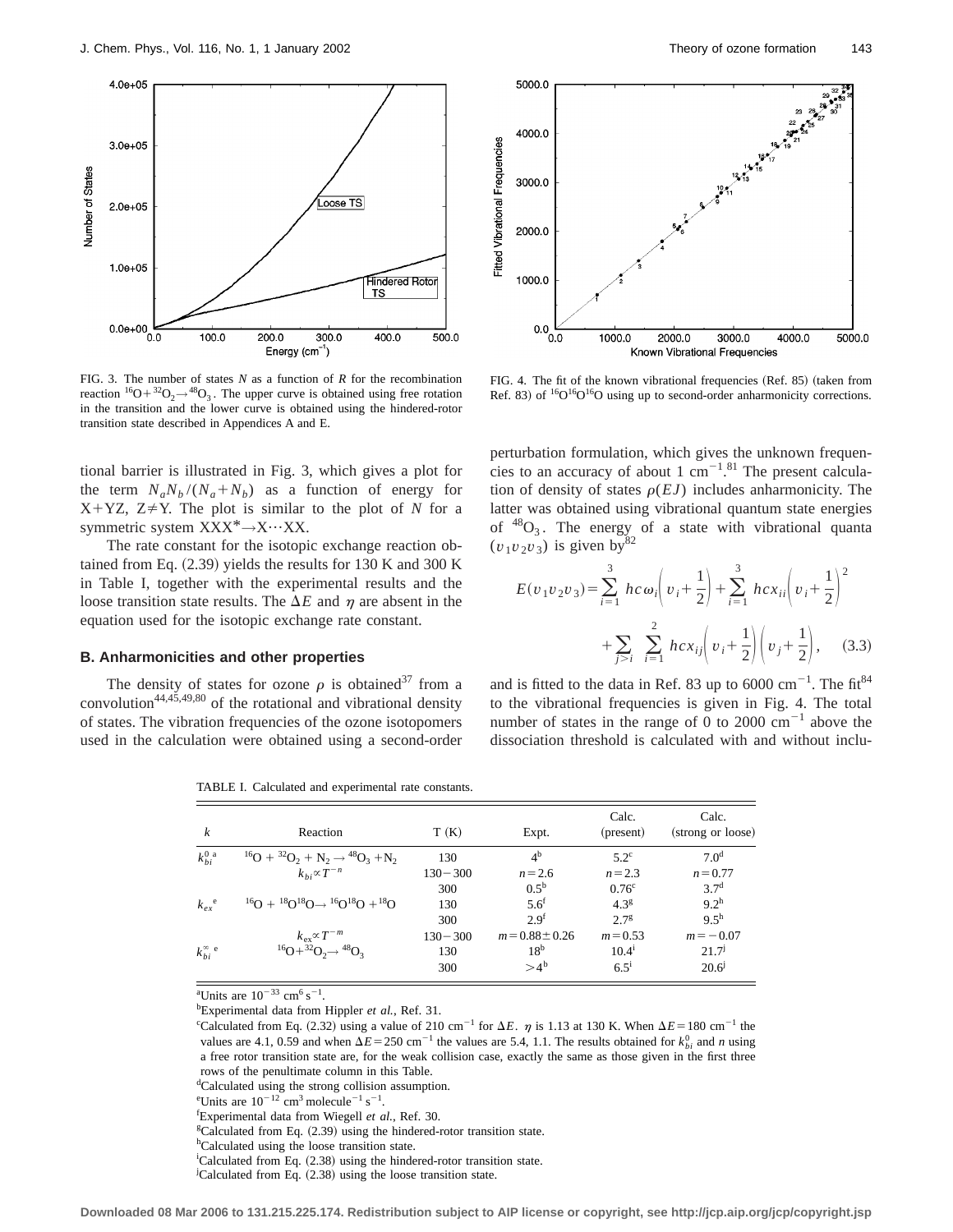TABLE II. Relative rate coefficients of an atom plus homonuclear diatomic formation channels  $(X + YY \rightarrow XYY$  relative to  $X + XX \rightarrow X_3$ ) at low pressure at 300 K.

| Reaction                                      | Expt. <sup>a</sup> | Cal. |
|-----------------------------------------------|--------------------|------|
| $^{16}O + {36O_2}/ {16O_7} + {32O_2}$         | $1.53 \pm 0.03$    | 1.53 |
| $^{17}O+^{36}O_2/^{17}O+^{34}O_2$             | $1.29 \pm 0.07$    | 1.36 |
| $^{16}O + {^{34}O_2}/{^{16}O} + {^{32}O_2}$   | $1.23 \pm 0.03$    | 1.38 |
| $^{17}O + {^{32}O_2} / {^{17}O + {^{34}O_2}}$ | $1.01 \pm 0.05$    | 1.01 |
| $^{18}O + {34}O_2/ {18}O + {36}O_2$           | $1.00 \pm 0.06$    | 1.04 |
| $^{18}O + {^{32}O_2} / {^{18}O + {^{36}O_2}}$ | $0.90 \pm 0.03$    | 0.90 |

a From Mauersberger *et al.*, Ref. 26.

sion of the anharmonicity. This 2000  $\text{cm}^{-1}$  is more than the maximum range of energy needed for the present study of ozone formation reaction. An averaged factor of 1.5 is obtained as the anharmonic correction to the harmonic density, and was taken to be the same for all ozone isotopomers.

Also needed in the equations for the rate constants are the sums of states for the hindered-rotor, the partition function for the collision pair given by Eqs.  $(4.8)–(4.12)$  in Ref. 37, and the collision frequencies. The Lennard-Jones collision frequency is used with a unit collision efficiency and is given by Eq.  $(4.14)$  of Ref. 37.

### **C. Individual rate constant ratios**

The individual low-pressure rate constants at 300 K for the formation of XYZ molecules are calculated for each channel using Eq.  $(2.32)$ . A small  $\eta$ -effect was assumed for the formation of the symmetric ozones by dividing the values obtained from Eq. (2.32) by  $\eta$ . The values of  $\eta$  and of  $\Delta E$ were chosen to fit two experimental low-pressure recombination rate constant ratios,  ${}^{16}O+{}^{18}O^{18}O+{}^{16}O+{}^{16}O$  and  $^{18}O+{}^{16}O/{}^{18}O+{}^{18}O{}^{18}O$ . Using the hindered-rotor transition state the values  $\eta=1.18$  and  $\Delta E=210$  cm<sup>-1</sup> are obtained and yield the results shown in Tables II–IV and in Figs. 5 and 6. When a free rotor transition state is used instead with  $\eta=1.18$  and  $\Delta E=260$  cm<sup>-1</sup>, the results for the rate constant ratios for these free-rotor systems at these low pressures agreed to within  $\pm 0.02$  of the values for the hindered-rotor using  $\Delta E = 210 \text{ cm}^{-1}$  in Tables II and III for all reactions.

The sensitivity of the rate constant ratio to the choice of  $\Delta E$  was tested using other values, 180 cm<sup>-1</sup> and 250 cm<sup>-1</sup>. The calculated rate constant ratio for  ${}^{16}O+{}^{36}O_2$  $\rightarrow$ <sup>16</sup>O<sup>18</sup>O<sup>18</sup>O/<sup>16</sup>O+<sup>32</sup>O<sub>2</sub>→<sup>16</sup>O<sup>16</sup>O<sup>16</sup>O was 1.55, 1.53, and 1.50 when  $\Delta E$  was 180, 210, and 250 cm<sup>-1</sup>, respectively. Unless otherwise stated a  $\Delta E = 210$  cm<sup>-1</sup> and  $\eta = 1.18$  is used throughout this paper for all calculations at 300 K.

#### **D. Isotopic enrichments**

Calculated results for isotopic enrichments at low pressures for ''scrambled'' systems with large mole fractions of heavy isotopes are given in Table V and Fig. 7. They were obtained from individual isotopomeric rate constants using Eqs.  $(4.18a)$ ,  $(4.18b)$ , and  $(4.26)$  of Ref. 36 for the enrichments.<sup>86</sup> The individually calculated rate constants

TABLE III. Reaction rate coefficients for ozone formation processes relative to  ${}^{16}O + {}^{32}O_2 \rightarrow {}^{48}O_3$  at low pressure.

| Reaction                                | Expt. <sup>a</sup> | Calc. |
|-----------------------------------------|--------------------|-------|
| $^{16}O + {^{16}O}^{16}O$               | 1.00               | 1.00  |
| $^{17}O + ^{17}O$ $^{17}O$              | 1.02               | 1.02  |
| $^{18}$ O + $^{18}$ O $^{18}$ O         | 1.03               | 1.03  |
| $^{18}O + {^{16}O}^{16}O$               | 0.93               | 0.93  |
| $^{17}O + {^{16}O}^{16}O$               | 1.03               | 1.03  |
| $^{18}O + ^{17}O^{17}O$                 | 1.03               | 1.07  |
| $^{17}O + ^{18}O^{18}O$                 | 1.31               | 1.39  |
| $^{16}O + ^{17}O^{17}O$                 | 1.23               | 1.38  |
| $^{16}O + ^{18}O^{18}O$                 | 1.53               | 1.53  |
| $^{16}O + {^{16}O}^{17}O^b$             | 1.17               | 1.19  |
| $^{16}$ O + $^{16}$ O $^{18}$ O $^{6}$  | 1.27               | 1.25  |
| $^{17}O + ^{16}O$ $^{17}O$ <sup>b</sup> | 1.11               | 1.04  |
| $^{17}$ O + $^{17}$ O $^{18}$ O $^{6}$  | 1.21               | 1.20  |
| $^{18}O + ^{16}O$ $^{18}O$ $^{b}$       | 1.01               | 0.99  |
| $^{18}O + ^{17}O^{18}O^{b}$             | 1.09               | 1.05  |
| $^{16}$ O + $^{17}$ O $^{18}$ O $^{6}$  |                    | 1.43  |
| $^{17}O + ^{16}O^{18}O^b$               |                    | 1.21  |
| $^{18}$ O + $^{16}$ O $^{17}$ O b       |                    | 1.01  |

<sup>a</sup> From Mauersberger et al., Ref. 26, at room temperature.

<sup>b</sup>This rate constant here is the sum of both channels,  $X + YZ \rightarrow XYZ$  and  $X+YZ \rightarrow XZY$ . Each of the rate constants were calculated separately, with the non-RRKM correction applied to any symmetric channel.

used for the enrichment calculations are listed in Tables III and IV. Results are also given in Fig. 7 using  $\eta=1$  for comparison with  $\eta=1.18$ .

### **E. Pressure effect on the enrichment**  $18\delta$ **and individual rate constant ratios**

The rate constants for reactions  ${}^{16}O+{}^{18}O{}^{18}O$  $\rightarrow$ <sup>16</sup>O<sup>18</sup>O<sup>18</sup>O and <sup>18</sup>O+<sup>18</sup>O<sup>18</sup>O→<sup>18</sup>O<sup>18</sup>O<sup>18</sup>O were calculated

TABLE IV. Reaction rate coefficients for asymmetric and symmetric channels of recombination reactions, relative to  ${}^{16}O + {}^{16}O_2 \rightarrow {}^{16}O_3$  at low pressure.

| Reaction                                                                  | Expt. <sup>a</sup> | Calc. |
|---------------------------------------------------------------------------|--------------------|-------|
| Symmetric products                                                        |                    |       |
| ${}^{16}O+{}^{17}O$ ${}^{16}O \rightarrow {}^{16}O$ ${}^{17}O$ ${}^{16}O$ |                    | 0.51  |
| ${}^{16}O+{}^{18}O{}^{16}O \rightarrow {}^{16}O{}^{18}O{}^{16}O$          | $0.54 + 0.01$      | 0.52  |
| ${}^{17}O+{}^{16}O{}^{17}O \rightarrow {}^{17}O{}^{16}O{}^{17}O$          |                    | 0.51  |
| ${}^{17}O+{}^{18}O{}^{17}O \rightarrow {}^{17}O{}^{18}O{}^{17}O$          |                    | 0.51  |
| ${}^{18}O+{}^{16}O{}^{18}O \rightarrow {}^{18}O{}^{16}O{}^{18}O$          | $0.52 \pm 0.01$    | 0.52  |
| ${}^{18}O+{}^{17}O{}^{18}O \rightarrow {}^{18}O{}^{17}O{}^{18}O$          |                    | 0.52  |
| Asymmetric products <sup>b</sup>                                          |                    |       |
| ${}^{18}O+{}^{17}O{}^{16}O \rightarrow {}^{18}O{}^{17}O{}^{16}O$          |                    | 0.47  |
| ${}^{18}O+{}^{18}O{}^{16}O \rightarrow {}^{18}O{}^{18}O{}^{16}O$          | $0.46 \pm 0.03$    | 0.47  |
| ${}^{17}O+{}^{18}O{}^{16}O \rightarrow {}^{17}O{}^{18}O{}^{16}O$          |                    | 0.52  |
| ${}^{17}O+{}^{17}O{}^{16}O \rightarrow {}^{17}O{}^{17}O{}^{16}O$          |                    | 0.53  |
| ${}^{18}O+{}^{18}O{}^{17}O \rightarrow {}^{18}O{}^{18}O{}^{17}O$          |                    | 0.53  |
| ${}^{18}O+{}^{16}O{}^{17}O \rightarrow {}^{18}O{}^{16}O{}^{17}O$          |                    | 0.53  |
| ${}^{17}O+{}^{16}O{}^{18}O \rightarrow {}^{17}O{}^{16}O{}^{18}O$          |                    | 0.70  |
| ${}^{16}O+{}^{16}O$ ${}^{17}O \rightarrow {}^{16}O$ ${}^{16}O$ ${}^{17}O$ |                    | 0.68  |
| ${}^{17}O+{}^{17}O{}^{18}O \rightarrow {}^{17}O{}^{17}O{}^{18}O$          |                    | 0.70  |
| ${}^{16}O+{}^{18}O{}^{17}O \rightarrow {}^{16}O{}^{18}O{}^{17}O$          |                    | 0.69  |
| ${}^{16}O+{}^{16}O{}^{18}O \rightarrow {}^{16}O{}^{16}O{}^{18}O$          | $0.73 \pm 0.02$    | 0.74  |
| ${}^{16}O+{}^{17}O{}^{18}O \rightarrow {}^{16}O{}^{17}O{}^{18}O$          |                    | 0.74  |

<sup>a</sup> From Janssen et al., Ref. 27. See also Ref. 85 for a definition of the value used for the particular rate constant.

<sup>b</sup>Reactions are ordered in the sequence of an increasing zero-point energy difference.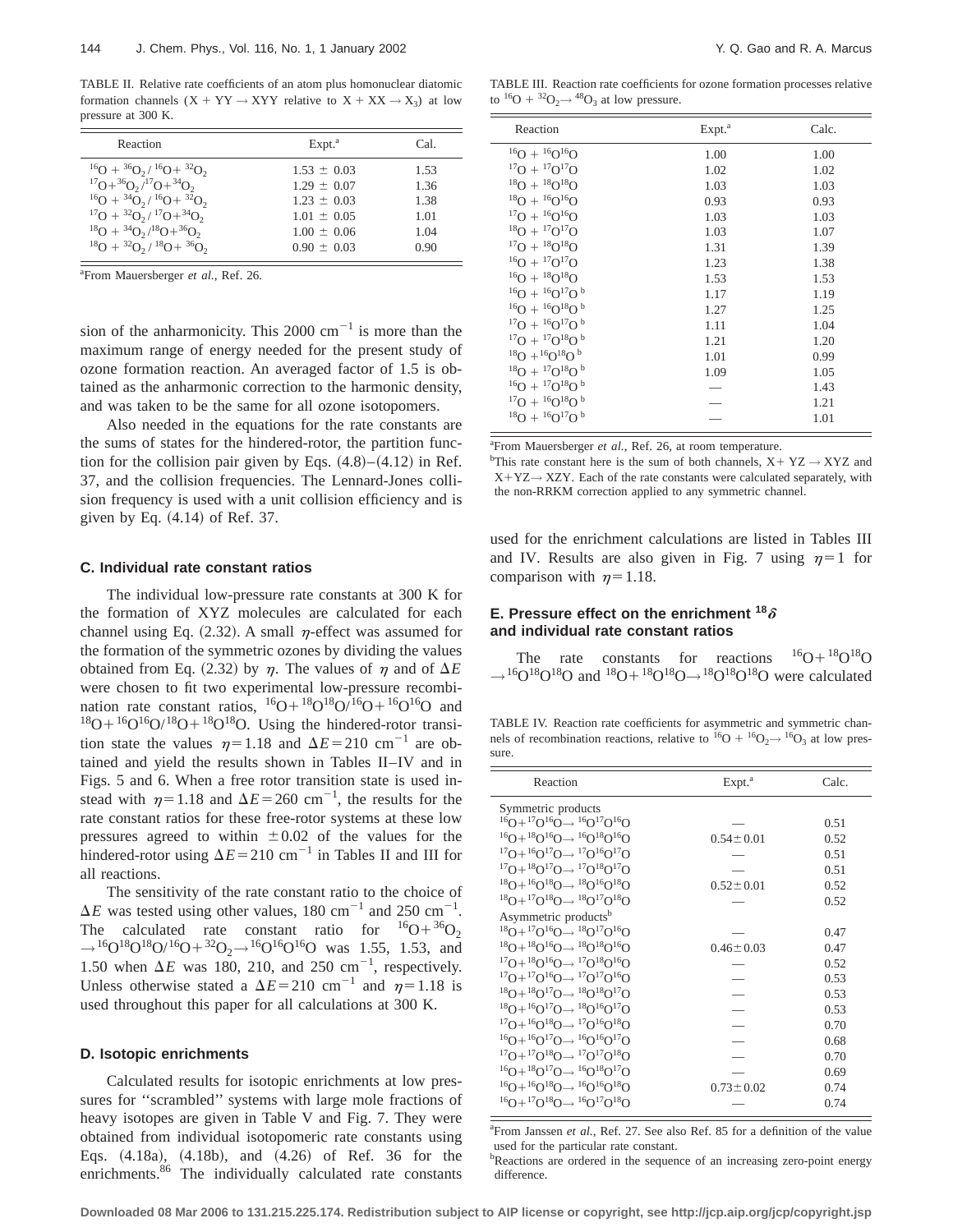

FIG. 5. A comparison of calculated and experimental (Ref. 26) ratios of the recombination rate constants,  $k_{X+YY}/k_{X+XX}$ , at 300 K.

as a function of pressure and used to obtain the pressure dependence of the rate constant ratios,  $k_{6,88}$ / $k_{6,66}$  and  $k_{8,66}$ / $k_{8,88}$ . The calculated and experimental results are compared in Fig. 8.

Recombination rate constants for the reactions 16O  $116O^{18}O \rightarrow 16O^{16}O^{18}O$ ,  $16O + 16O^{18}O \rightarrow 16O^{18}O^{16}O$  and  $18O$  $1^{16}O^{16}O \rightarrow 1^{16}O^{16}O^{18}O$  were also obtained as a function of the pressure, and used to calculate the pressure dependence of the enrichment of the isotopic combination  ${}^{16}O^{18}O^{16}O$  $+{}^{16}O^{16}O^{18}O$ , using Eq. (4.18a) of Ref. 36. The experimental and calculated results are compared in Fig. 9.

## **F. Temperature effect on isotopic enrichments and on individual rate constant ratios**

Both  $\eta$  and  $\Delta E$  can in principle be temperature dependent, and data on two  $Y+XX\rightarrow YXX$  reactions at a second



TABLE V. Calculated and experimental isotopic enrichments at 300 K.

| Isotope combination                | Experiment <sup>a</sup> | Calc. $b$ (%) |  |
|------------------------------------|-------------------------|---------------|--|
| ${}^{16}O$ ${}^{16}O$ ${}^{16}O$   | 0.0                     | 0.0           |  |
| ${}^{17}O$ ${}^{17}O$ ${}^{17}O$   | $-1.8$                  | $-2.1$        |  |
| $18O^{18}O^{18}O$                  | $-4.6$                  | $-4.7$        |  |
| $^{16}O^{16}O^{17}O^{c}$           | 11.3                    | 12.3          |  |
| $160^{16}$ O $18$ O c              | 13.0                    | 12.7          |  |
| $^{17}O^{17}O^{16}O^{c}$           | 12.1                    | 12.2          |  |
| $^{17}O^{17}O^{18}O^{c}$           | 9.5                     | 10.4          |  |
| $18O^{18}O^{16}O^{\circ}$          | 14.4                    | 12.7          |  |
| $^{18}O^{18}O^{17}O^{c}$           | 83                      | 9.2           |  |
| ${}^{16}O$ ${}^{17}O$ ${}^{18}O$ c | 18.1                    | 17.4          |  |

a Experimental data at 300 K are from Mauersberger *et al.*, Ref. 26.  $b$ Calculated from Eqs. (4.18a), (4.18b), and (4.26) of Part I. The definition of enrichment is given by Eq.  $(4.13)$  there.

c Enrichment is for all possible isotopomers.

temperature are needed to determine that dependence. In the current absence of such data, we assume that  $\Delta E$  is relatively temperature independent in the interval 140–300 K and then fit the experimental enrichment of  ${}^{16}O_{16}O_{18}O_{18}$  at 140 K. We obtain an  $\eta$ =1.13 at 140 K. Predicted rate constant ratios for recombinations at 140 K are given in Table VI, using  $\eta$  $=1.13$  and  $\Delta E = 210$  cm<sup>-1</sup>.

# **G. Recombination rate constant for**  ${}^{16}O + {}^{32}O_2 \rightarrow {}^{48}O_3$

The rate constant for the recombination reaction  $16$ O  $1+32O<sub>2</sub>$   $\rightarrow$  48 $O<sub>3</sub>$  is calculated using the hindered-rotor and, for comparison, the free rotor, transition states, together with the weak collision assumption and the step-ladder energy transfer model. The calculated values of  $k_{bi}^{\overline{0}}$  given in Table I are compared there with the experimental values and with results obtained from the strong collision model. For comparison with the results for  $\Delta E = 210 \text{ cm}^{-1}$ , values of  $\Delta E$  of 180 and  $250 \text{ cm}^{-1}$  were also used and are given in Table I, footnote *c*. In the case of  ${}^{16}O+{}^{32}O_2\rightarrow {}^{48}O_3$  the results using a free rotor ~''loose''! transition state are found to be the same as those obtained using a hindered-rotor transition state and the same  $\Delta E$ : The values of  $k_{bi}^0$  for the free rotor are  $5.2 \times 10^{-12}$  cm<sup>-6</sup>



FIG. 7. Experimental<sup>26</sup> (gray bars) and calculated isotopic enrichments for

scrambled systems enriched in heavy isotopes at 300 K, with  $\eta=1.18$  (dark

bars) and  $\eta=1$  (light bars), respectively.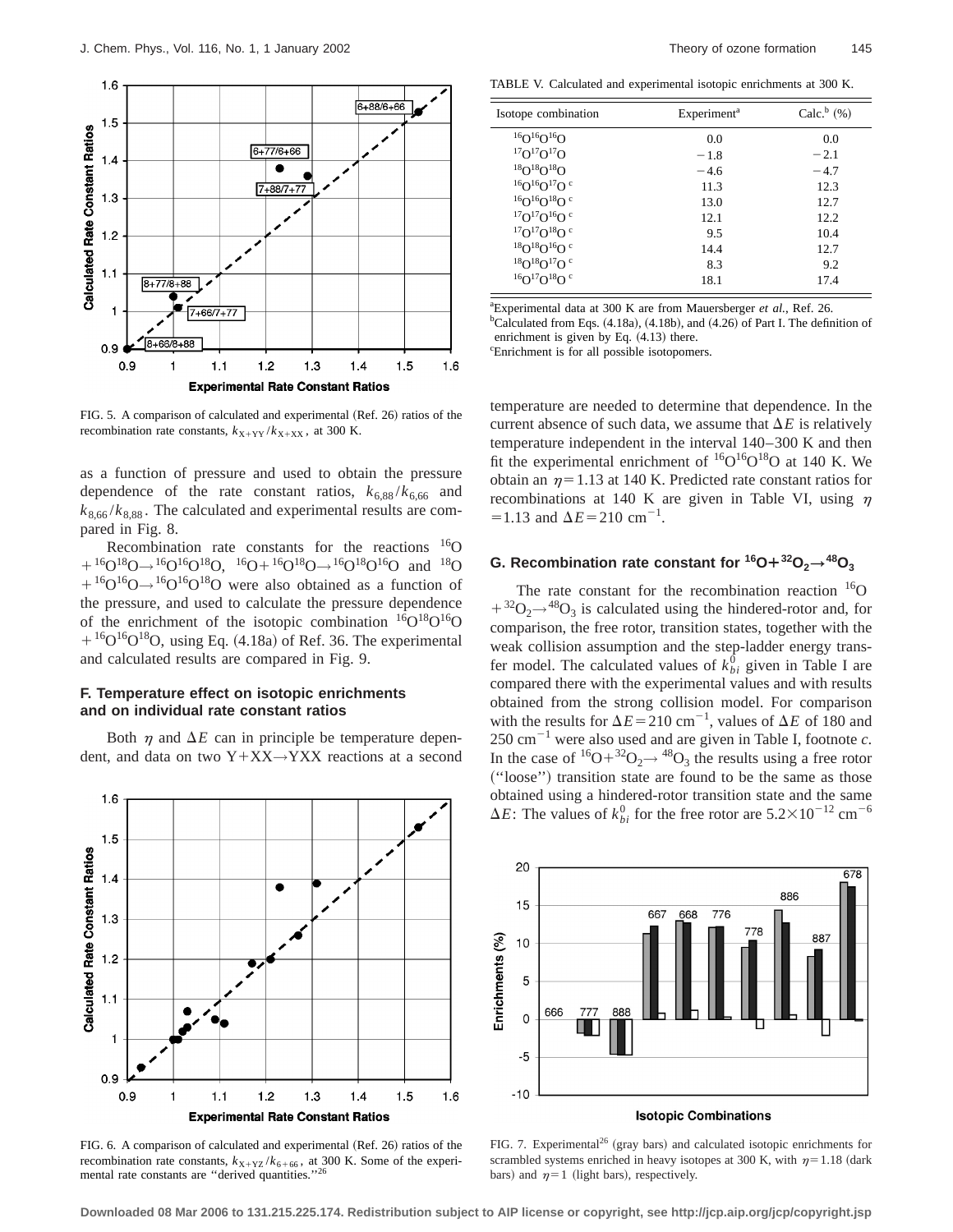

FIG. 8. The pressure dependence of the ratios of recombination rate constants. The filled circles and triangles are the experimental results (Ref. 28) for the rate constant ratios of  $^{18}O+^{32}O_2 \rightarrow ^{18}O^{16}O^{16}O$  and  $^{18}O+^{36}O_2$  $\rightarrow$ <sup>54</sup>O<sub>3</sub>, and <sup>16</sup>O+<sup>36</sup>O<sub>2</sub>→<sup>18</sup>O<sup>18</sup>O<sup>16</sup>O and <sup>16</sup>O+<sup>32</sup>O<sub>2</sub>→<sup>48</sup>O<sub>3</sub>, respectively. The solid lines are the calculated results using the hindered-rotor transition state.

s<sup>-1</sup> at 130 K and  $0.76 \times 10^{-12}$  cm<sup>-6</sup> s<sup>-1</sup> at 300 K, using the  $\eta$ =1.13 obtained at 130 K in Sec. IV F, in exact agreement with the hindered rotor results in Table I.

The pressure dependence of the rate constant for the reaction  ${}^{16}O+{}^{32}O_2 \rightarrow {}^{48}O_3$  was calculated at 130 K and 300 K using the methods described in Sec. II. The experimental and calculated pressure dependence are compared in Fig. 10.

## **IV. DISCUSSION**

### **A. The effects of symmetry**

There is reasonable agreement in Figs. 5–9 for the ratios of the recombination rate constants for the formation of the ozone isotopomers, the enrichments, and for the pressure ef-

TABLE VI. Temperature effect on enrichments and rate constant ratios.

|                                                                | Cal.<br>(140 K) | Expt.<br>$(140K)^{a}$ | Cal.<br>(300 K) | Expt.<br>$(300K)^{b}$ |
|----------------------------------------------------------------|-----------------|-----------------------|-----------------|-----------------------|
| η                                                              | $1.13^c$        |                       | $1.18^{d}$      |                       |
| ${}^{16}O+{}^{16}O$ ${}^{18}O$ $/{}^{16}O+{}^{16}O$ ${}^{16}O$ | 0.75            |                       | 0.74            | 0.73                  |
| $^{18}O+^{16}O^{16}O/^{16}O+^{16}O^{16}O$                      | 0.83            |                       | 0.93            | 0.93                  |
| ${}^{16}O+{}^{18}O$ ${}^{16}O$ ${}^{16}O+{}^{16}O$ ${}^{16}O$  | 0.52            |                       | 0.52            | 0.54                  |
| Enrichment of ${}^{16}O {}^{16}O {}^{18}O$                     | 8.2%            | 8.3%                  | 12.7%           | 13.0%                 |
| ${}^{16}O+{}^{18}O$ ${}^{18}O$ ${}^{16}O+{}^{16}O$ ${}^{16}O$  | 1.53            |                       | 1.53            | 1.53                  |
| $^{18}O+^{18}O^{16}O/^{16}O+^{16}O^{16}O$                      | 0.44            |                       | 0.47            | 0.46                  |
| $^{18}O+^{16}O^{18}O/^{16}O+^{16}O^{16}O$                      | 0.52            |                       | 0.52            | 0.52                  |
| Enrichment of ${}^{16}O{}^{18}O{}^{18}O$                       | 3.0%            |                       | 14.1%           | 14.4%                 |
| $^{18}O+^{18}O^{18}O/^{16}O+^{16}O^{16}O$                      | 1.03            |                       | 1.03            | 1.03                  |
| Enrichment of ${}^{18}O{}^{18}O{}^{18}O$                       | $-16.6%$        |                       | $-4.7%$         | $-4.6%$               |

a Experimental results are taken from Ref. 12.

b Experimental results are taken from Ref. 26.

<sup>c</sup>Obtained by fitting the experimental value of the isotopic enrichment of  $16$ O $16$ O $18$ O at 140 K.

dObtained by fitting the experimental value of two rate constant ratios,  $16O+18O+16O+16O+16O$  and  $18O+16O+16O+18O+18O+16O$ , at 300 K.

fects. Two "symmetry driven" isotopic effects occur:  $(1)$  the difference in zero-point energies of the two exit channels of the asymmetric isotopomers causes the partitioning factors  $Y_a$  and  $Y_b$  to differ from 1/2, resulting in a large unconventional mass-dependent effect for the rate constant ratios in unscrambled systems. (2) An  $\eta$ -effect ( $\eta \approx 1.18$  at 300 K) also occurs, reducing the recombination rate for the symmetric isotopomers XYX at low pressures. The possible origin of the  $\eta$ -effect is a larger deviation from RRKM behavior for the symmetric species<sup>1,36,37</sup> or a collisional effect:<sup>1,87,88</sup> In principle, the lower density of states of symmetric molecules could make the collisional energy transfer less efficient for these molecules and thus make  $\omega$  smaller. Since a collisional frequency, such as  $\omega$ , and  $\rho$  occur as a product in the expressions for the rate constants, one may not be able to distinguish between an effect on  $\rho$  and an effect on  $\omega$  on the basis of current kinetic data alone. Experiments discussed later



FIG. 9. The pressure dependence of the enrichment  $^{18}\delta$ . The filled diamonds are the experimental results  $(Ref. 28)$  and the solid line gives the calculated results using the hindered-rotor transition state.



FIG. 10. The pressure dependence of the recombination rate constant for  $^{16}O+^{32}O_2 \rightarrow ^{48}O_3$  at 130 K and 300 K. The units are  $10^{-12}$  $\text{cm}^{-3}$  molecule<sup>-1</sup> s<sup>-1</sup>. The experimental data are taken from Ref. 31.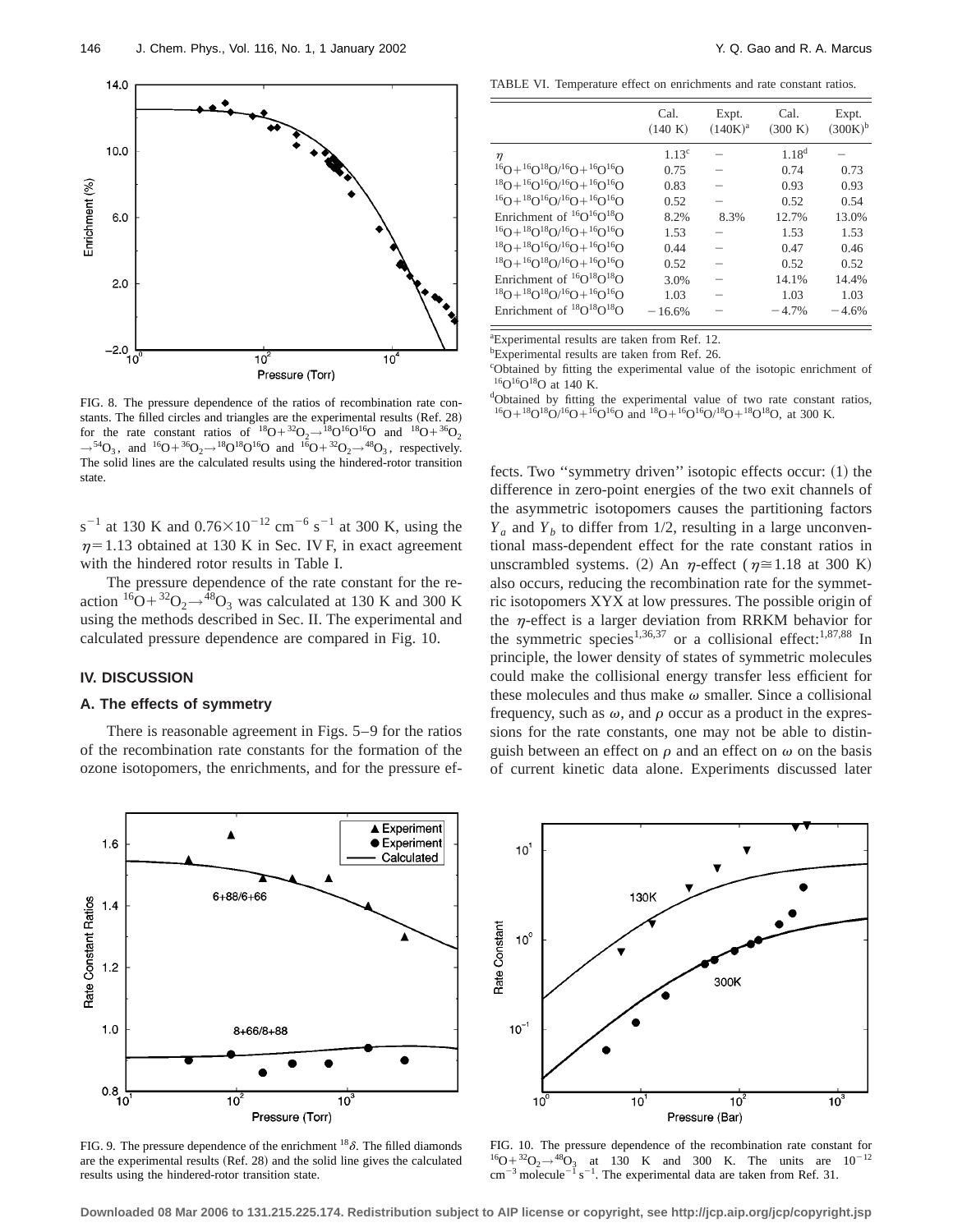

FIG. 11. The effective density of states  $\Sigma_J \rho(EJ) h[N(EJ)]$  as a function of *R* for the recombination reaction  ${}^{16}O+{}^{32}O_2 \rightarrow {}^{48}O_3$ , where *h* is the unit step function. The dashed and solid curves are obtained using free rotor and hindered-rotor transition states, respectively. The *E*'s are given relative to the lowest state of the separated  $O$  and  $O<sub>2</sub>$ .

would distinguish them. In the meanwhile from an operational viewpoint the precise origin of  $\eta$  does not affect the present predictions.

#### **B. Weak collision aspect and temperature effect**

The present weak collision assumption provides an explanation of the large negative temperature dependence of the recombination rate constant at low pressures. The experimental rate constant for  ${}^{16}O+{}^{32}O_2\rightarrow {}^{48}O_3$  at 300 K in Table I is about 8 times slower than that at 130 K, and the weak collision model  $[Eq. (2.32)]$  yields a factor of 6 at low pressures. In contrast, when a strong collision assumption is used, the calculated ratio is less than 2. In the present theory the large observed negative temperature coefficient thus arises from the fact that at the higher temperatures more energetic ozone states are populated but only a smaller fraction can be stabilized by a single collision when  $\Delta E$  is small.

When the weak collision assumption is used it was seen in Table I (footnote c) that the choice of transition state for  $^{16}O+^{32}O_2\rightarrow ^{48}O_3$  has effectively no effect on the lowpressure recombination rate constant and on its temperature dependence: The weak collision permits only ozone states with low energies to be stabilized in a single collision, and at low energy the transition state is largely ''loose.'' Thus, the free rotor transition state theory and the more realistic hindered-rotor theory yield similar results.

The individual rate constants at low pressures are determined approximately by the integral of  $(\omega_d)$  $-\omega_a$ ) $\Sigma_{I} \rho Y_a e^{-E/k_B T}$  over energy, as in Eq. (2.32). The latter integral depends on the transition state via the partitioning factor  $Y_a$ . In the case of a symmetric molecule, the ratio reduces to a heaviside step function  $h(N_a)$  multiplied by 1/2, and is then relatively insensitive to the choice of the transition state. This behavior is easily understood using Fig. 11. In this figure the free and hindered-rotor transition states are compared for the effective density of states  $\sum_{j} \rho(EJ)h(N_a)$ for the formation of  $^{48}O_3$ . Due to the weak collision effect they differ very little, especially at energies lower than 300  $\text{cm}^{-1}$ . As a result, the calculated recombination rate constant for a symmetric molecule is almost independent of the nature of the transition state at low pressures.

The effect of pressure on an asymmetric reaction is somewhat different: For an asymmetric molecule, the  $Y_a$  depends on the functional form of *N*'s. The ratios of rate constants for the two different entrance channels thereby show a somewhat greater dependence on the nature of the transition state. In particular the low-pressure experimental results of the rate constant ratios could be fitted using the free rotor transition state, but using  $\Delta E = 260$  cm<sup>-1</sup> instead of  $\Delta E$  $=$  210 cm<sup>-1</sup> for the hindered-rotor transition state. An explanation for the best fit  $\Delta E$  being smaller for the hindered-rotor transition state is given in Ref. 89.

Since the negative temperature dependence of the recombination rate constant at low pressures for  ${}^{16}O+{}^{32}O$  $\rightarrow$ <sup>48</sup>O<sub>3</sub> in the present model is mainly due to the small value of  $\Delta E$ ,<sup>90</sup> one expects the negative temperature coefficient to be less when this collisional deactivation of ozone does not affect the rate. Indeed, the  $\Delta E$  is absent in Eq. (2.39) for the isotopic exchange reaction and the experimental ratio of the exchange rate constants at 130 K and 300 K for  ${}^{16}O+{}^{18}O{}^{18}O$  $\rightarrow$ <sup>16</sup>O<sup>18</sup>O+<sup>18</sup>O is about 1.9. It is substantially smaller than the experimental factor of 8 found for the low-pressure recombination. In terms of a  $T^{-m}$  behavior of the rate constant, the coefficient *m* obtained in the present calculations is 0.53 for the isotopic exchange reaction, and 2.2 for the lowpressure recombination reaction, as compared with the experimental values of  $0.88 \pm 0.26$  and 2.6, respectively. In the case of isotopic exchange reaction, the negative temperature dependence in the present theory arises from the increasingly hindered rotation with increasing *T*, due to the well known tightening effect of the transition state with increasing temperature.<sup>67-79</sup>

The pressure dependence of the ozone recombination reaction was studied experimentally for the reaction  $^{16}O+^{32}O_2 \rightarrow ^{48}O_3$  at various temperatures. However, only at temperatures below 160 K was a simple unimolecular reaction dependence on pressure observed. At higher temperatures there is a sudden rise in a log–log plot of the rate– pressure curves at very high pressures, whose source is uncertain. $31$  Nevertheless, the data do indicate a less negative temperature dependence at higher pressures than that at low pressures.31

### **C. Ratios of recombination rate constants**

The isotopic effect on the ratios of the individual recombination rate constants at 300 K is dramatic. The rate constant for the channel with the lower zero-point energy for the fragments is substantially larger than that for the other channel. The weak collision enters importantly into the explanation, since the calculated differences in the rate constant ratios at 300 K are too small in the strong collision limit.<sup>37</sup> The reason is that the higher energy states are now accessible for recombination in the strong collision limit, and they have  $Y_a \approx 1/2$ . For example, the calculated ratios of the rate constants for  ${}^{16}O+{}^{18}O+{}^{18}O \rightarrow {}^{16}O+{}^{18}O/{}^{16}O+{}^{32}O_2 \rightarrow {}^{48}O_3$  and  $^{18}O+^{18}O^{16}O \rightarrow ^{16}O^{18}O^{18}O^{16}O+^{32}O_2 \rightarrow ^{48}O_3$  are 1.27 and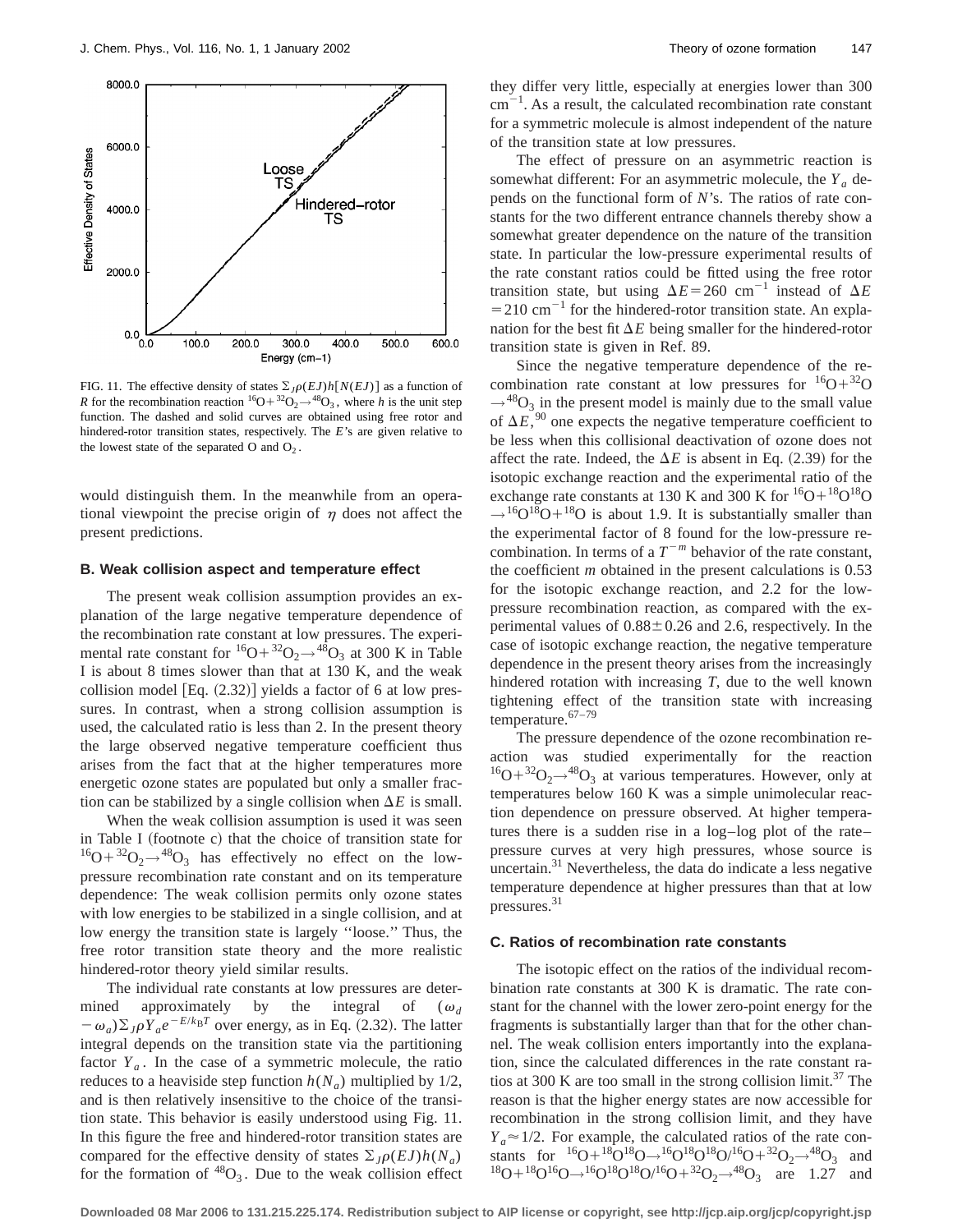

### Partioning between two channels

FIG. 12. Density-weighted partitioning factors  $\sum_{J} \rho(EJ) Y_{a,b} / \sum_{J} \rho(EJ)$  are plotted vs energy. The zero of the energy at  $J=0$  is that for the channel with the smaller zero-point energy. The solid lines and the triangles are obtained using free rotor and hindered-rotor transition states, respectively.

0.58, respectively, when the strong collision is used. These results differ relatively little from 1.18 and 0.59, the ratios expected from an  $\eta$ -effect alone.

Insight into how a small difference in zero-point energy can produce a large difference in a rate constant ratio is provided by Fig. 12. The *J*-averaged quantity  $\sum_{I} \rho e^{-E/k_B T} Y_a / \sum_{I} \rho$  is plotted there as a function of *E*. For a better understanding of how a small difference between the zero-point energies dramatically influences  $Y_a$  and  $Y_b$  at the relevant energies plots are given in Fig. 13 using a simple model for  $N_a$  and  $N_b$ : The  $N_a$  ( $N_b$ ) is assumed to be a quadratic function of  $E-E_a(E_b)$  with  $E_a(E_b)$  being the threshold energy for dissociation via channel *a* (*b*). This approximate quadratic behavior of  $N_a$  and  $N_b$  above the



FIG. 13. Density-weighted partitioning factors,  $\Sigma_J \rho(EJ)Y_b(EJ)/\Sigma_J \rho(EJ)$ , are plotted vs energy. The points are the same as in Fig. 12 for the channel with a larger zero-point energy, channel *b*.



FIG. 14. Results for a model for the pressure effects on the rate constant and the rate constant ratios,  $(k_{6,68}^{as} + k_{8,66}^{as})/k_{6,66}$ . The high-pressure limit for the recombination rate constant is taken as  $2 \times 10^{-11}$  cm<sup>-3</sup> s<sup>-1</sup>. The curves are described in the text.

threshold is readily understood in terms of a crude model.<sup>91</sup> Because of the quadratic behavior a small difference of the zero-point energy causes a relatively large difference between the rate constants for the two channels, even for energies up to 300  $\text{cm}^{-1}$ , since it magnifies the effect of the differences in the partitioning factors  $Y_a$  and  $Y_b$ , as seen in Fig. 13.

### **D. Pressure effects**

Pressure effects were investigated for the <sup>18</sup>O enrichment in the  ${}^{16}O^{16}O^{18}O + {}^{16}O^{18}O^{16}O, {}^{28}$  the rate constant ratios,  $k_{16,1818}/k_{16,1616}$  and  $k_{18,1616}/k_{18,1818}$ , <sup>28</sup> and the formation rate constant of  $^{48}O_3$ .<sup>31</sup> The experimental and calculated results are in reasonable agreement (Figs.  $8-10$ ). Some discrepancy exists between the calculated and experimental results for the pressure effect on the recombination rate constant for  ${}^{16}O$  $+$ <sup>32</sup>O $\rightarrow$ <sup>48</sup>O in Fig. 10. Its origin is presently speculative.<sup>92</sup>

A striking feature of the pressure effects is that the effect on the rate constant ratio  $k_{16,1818}/k_{16,1616}$  and on the enrichment is evident at pressures lower than that on the <sup>16</sup>O  $116$ <sup>16</sup>O<sup>16</sup>O recombination rate constant: A large effect of pressure on the first two is apparent at  $10^2$  Torr, but that on  $k_{6,66}^{\text{rec}}$ becomes evident only at  $10^4$  Torr (cf. Figs. 8–10). Some insight into this difference in pressure effects is obtained by noting that the rate constant ratios in Fig. 8 and the enrichments in Fig. 9 are each the ratios of two slopes of rate constant versus pressure plots, since both the numerator and denominator in each are proportional to  $\omega$  at low pressures. Changes in slopes are more easily detected than any deviation from linearity of a log  $k_{bi}$  versus log pressure curve, as can also be seen from their comparison in Fig. 14.

The pressure effect seen in Fig. 8 for  $8+66/6+66$  can be understood as follows: An 866\* molecule formed from a *b* channel  $8+66$  can dissociate via two exits at any given energy above the dissociation threshold, just as a 666\* can. There are two opposing effects of increasing pressure on the ratio: It increases  $Y_b$  because of increased mean energy but the increased pressure decreases the  $\eta$ -effect and hence de-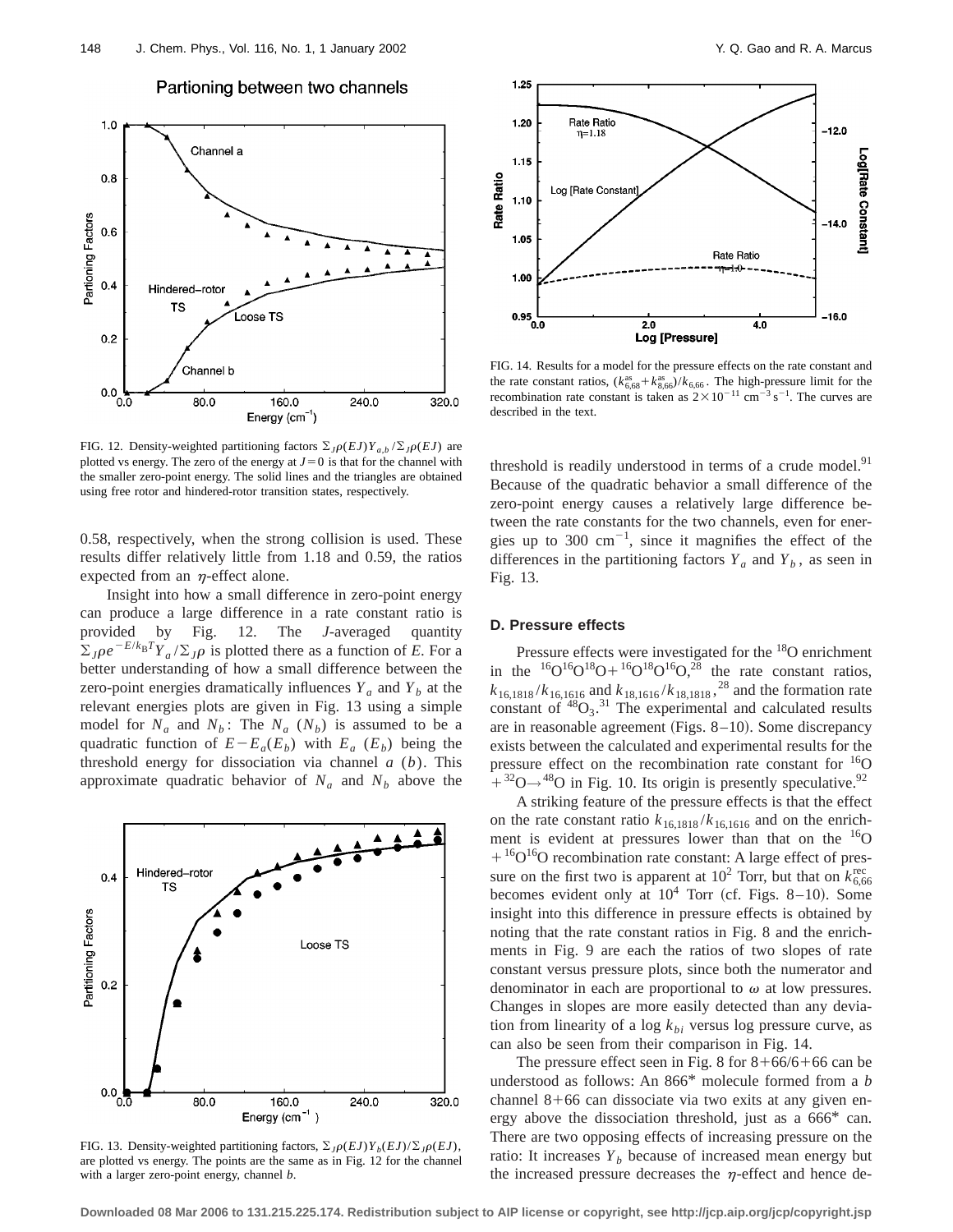

FIG. 15. A comparison between the calculated pressure dependence of the enrichment of  ${}^{50}O_3$ , namely  ${}^{16}O^{16}O^{18}O$  and  ${}^{16}O^{18}O^{18}O$  (i.e.,  ${}^{16}O^{16}O^{18}O$  $+{}^{16}O^{18}O^{16}O$  and  $1{}^{16}O^{18}O^{18}O + {}^{18}O^{16}O^{18}O$ .

creases the ratio. The net ratio of rate constants is then almost pressure-independent. <sup>93</sup> In contrast, when a  $688^*$  is formed from an  $a$  channel 6+88, the 688\* can dissociate at low energies only via one exit channel,  $6+88$ , and so its mean lifetime is longer than that of 666\*. The ratio of their rate constants is therefore high at low pressures. The pressure effects of a  $Y_a$  decreasing to  $1/2$  (higher energy) and a decreasing  $\eta$ -effect now reinforce each other. Thus, the 6+88/  $6+66$  ratio decreases substantially with increased pressure, as in Fig. 8.

The ratio  $k_{bi}^{\text{eff}}/k_{bi}^{\text{sym}}$ , given by  $\int_{0}^{\infty} \omega (N_a + N_b)/[\omega + (N_a$  $+N_b$ )/ $\eta \rho$ ]/ $\int_0^\infty \omega N/[\omega + (N)/\rho]$ , where  $N=2N_a$ , is plotted in Fig. 14 as a function of pressure.<sup>94</sup> The results for  $\eta=1$ and  $\eta=1.18$  are contrasted there for the rate constant ratios and show, thereby, that the  $\eta$ -effect is essential for interpreting the large pressure dependence of the enrichment. The contribution to the enrichment from the symmetric term such as the  $k_{6,q6}^s / k_{6,66}^s$  in Eq. (2.13) of Ref. 36 is approximately pressure-independent and so does not contribute to the pressure effect. The dependence of enrichment on pressure in Fig. 9 is also observed in a strong collision calculation: While a strong collision model is inadequate for treating *Ya* or  $Y_b$  alone and hence for treating the effect of pressure on the individual rate constant ratios, it is found to be adequate for the enrichment, since the latter involves the *Y*'s only via the sum,  $Y_a + Y_b$ , which is unity, and so does not influence the pressure effect. The pressure effect on the enrichment of  ${}^{16}O^{18}O + {}^{18}O^{16}O^{18}O$  is also calculated in the present study, and compared in Fig. 15 with the pressure dependence of the enrichment of  ${}^{16}O^{16}O^{18}O + {}^{16}O^{18}O^{16}O$ .

### **E.** The potential energy surface,  $\eta$ , and  $\Delta E$

Most of the important experimental results in the present study are obtained at the low-pressure limit, and so are fortunately relatively insensitive to the type of transition state and thus to the details of the potential energy surface. Further, the transition state is almost loose for low energy states, which are the only important states in the weak collision case. In contrast, the temperature dependence of the isotopic exchange reaction rate constant is sensitive to the potential energy surface. It does not suffer the complicated behavior of the high-pressure recombination rate constant, and so was used to provide an ''effective'' potential energy surface. The latter was in turn used in the calculation of the recombination reaction rate constants. Repeating the calculations when an improved potential energy surface is published would be of interest.

Most of the experimental data treated in the present study are obtained at 300 K and the  $\eta$  and  $\Delta E$  for this temperature were chosen to fit the two rate constant ratios,  $16O+18O18O/16O+16O16O$  and  $18O+16O16O/18O+18O18O$ . They were then applied to obtain all other reaction rate constants, and from them, the isotopic enrichments. It would be desirable to have similar data on these two rate constant ratios at other temperatures, which would provide information on the temperature dependence of  $\eta$  and  $\Delta E$  in the present model. Currently, experimental results in the temperature range of 140 to 373 K, have been reported for the temperature dependence of the enrichment of  ${}^{16}O_1{}^{16}O_1{}^{18}O_1{}^{12}$  We obtained an  $\eta$  of 1.13 at 140 K by fitting the experimental enrichment <sup>18</sup> $\delta$ , assuming  $\Delta E = 210$  cm<sup>-1</sup>. It yields the predictions in Table VI.

The 210 cm<sup>-1</sup> for  $\Delta E$  and other values in the range 180 to 250 cm<sup> $-1$ </sup> gave reasonable agreement with experiment for the rate constant for the low-pressure recombination reaction of  ${}^{16}O+{}^{32}O_2 \rightarrow {}^{48}O_3$  at both 130 K and 300 K and gave the correct negative temperature dependence of the latter. These values of  $\Delta E$  are also not inconsistent with classical trajectory energy transfer studies for highly excited ozone molecules: In classical trajectory studies on the collisional energy transfer between highly energetic ozone molecules and Ar, He, and  $N_2$ , it was found that an averaged magnitude of the energy transferred per collision (but both deactivation and activation collisions are counted) is about 0.4  $k_B T$  at 2500 K ( $\sim$ 600 cm<sup>-1</sup>) and 0.5–0.6  $k_B T$  at 500 K ( $\sim$ 200  $\text{cm}^{-1}$ ).<sup>95</sup>

It would be particularly helpful to obtain  $\Delta E$  and  $\eta$  independently. For example, in a pump–dump laser experiment or a direct overtone experiment a vibrationally-excited ozone molecule could be produced in the ground electronic state with an energy just above the threshold. The real-time behavior of the dissociating ozone could be studied to see if it were bi- or multi-exponential rather than single exponential. Again if an asymmetric isotopomer such as  ${}^{16}O^{16}O^{18}O$ were studied similarly, measurement of the ratio of the yields of  ${}^{16}O_{16}O$  and  ${}^{16}O_{18}O$  in real time would provide a direct measure of the partitioning effect and its energy dependence. Direct studies of  $\Delta E$  would be helpful, but of the small amounts of  $\Delta E$  rather than of the rare "supercollisions" studied in the vibrational energy transfer to  $CO_2$ .<sup>96</sup>

From a theoretical viewpoint classical trajectories can reveal the biexponentiality, as reported recently by Schinke and co-workers.<sup>66</sup> For the  $\eta$ -factor, however, suitably rotationally averaged and state-averaged quantum mechanical results may be needed. In this case one should treat not only states produced in scattering calculations but also states of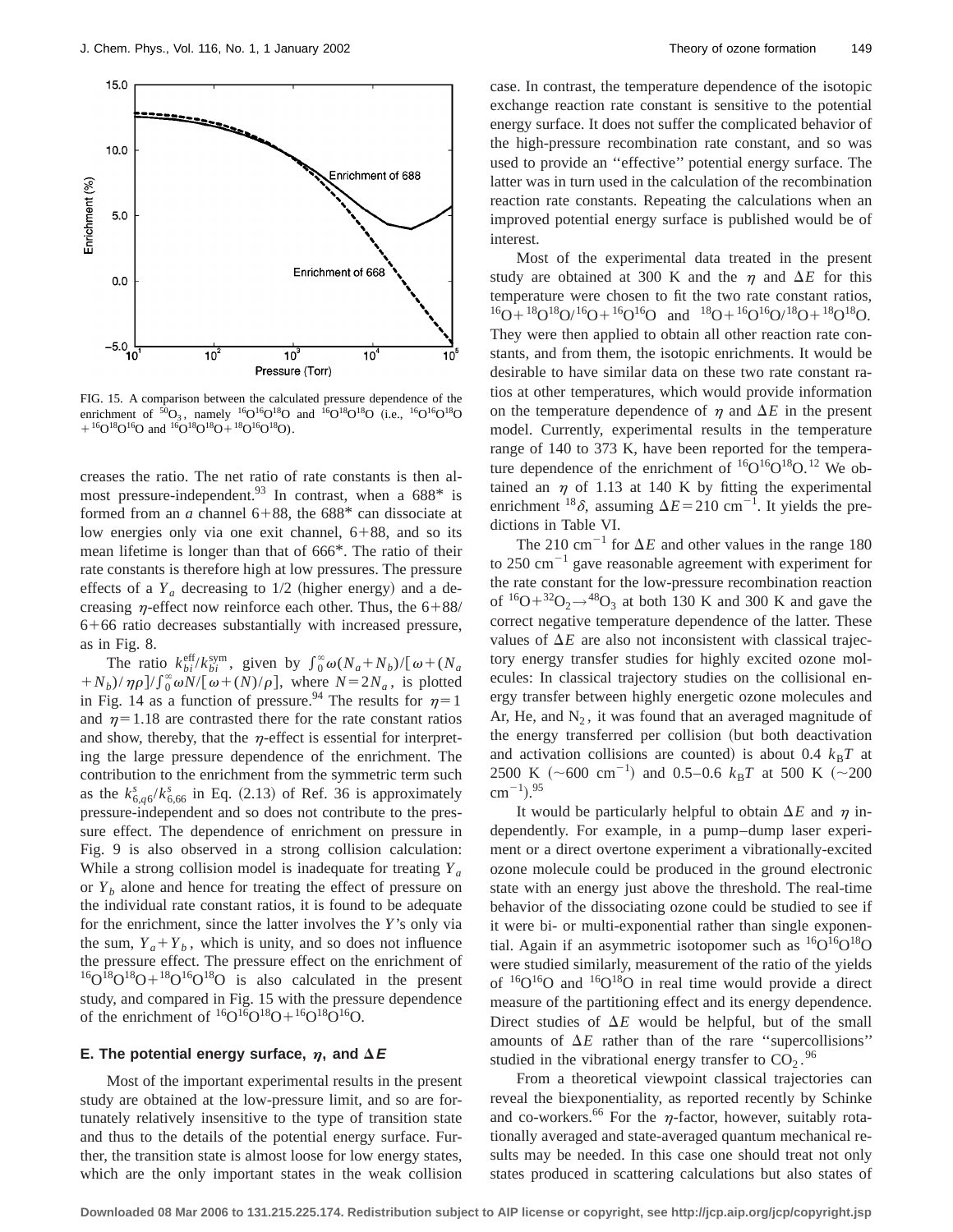ozone which might be nondissociative even they satisfy the (*EJ*) requirement for dissociation.

If the  $\eta$ -effect reflected a long-lived region of the phase space of ozone, or in quantum mechanical terms long-lived resonances, then at sufficiently low pressures they too would contribute to recombination and cause  $\eta$  to approach unity. Only if some long-lived states were completely decoupled dynamically from the dissociation products would  $\eta$  differ from unity at very low pressures. However, studies at low pressure can be complicated by increased participation of wall reactions.

In contrast, if the  $\eta$ -effect is due to collisions then no approach of  $\eta$  to unity would be expected at very reduced pressures. Of course, at sufficiently low pressures a stabilization would occur by a radiative rather than by a collision.

We have formulated the present theory so as to be more general than for ozone formation. A mass-independent enrichment may occur via a transfer of ozone effect to other molecules, such as possibly in CO<sub>2</sub>, via  $O_3 + h\nu \rightarrow O_2$  $+O(^{1}D)$  followed by  $O(^{1}D)+CO_{2} \rightarrow O(^{3}P)+CO_{2}$ . It may also occur directly via reactions such as  $O+SiO \rightarrow OSiO^*$  or  $O+XO_n \rightarrow XO_{n+1}^*$ , where X is another element, and the product  $XO_n^*$  is symmetric. The latter may be stable or unstable species. Similar remarks apply to sulphides, such as  $S+XS\rightarrow SXS^*$ , and the stabilized SXS could also undergo a further chemical reaction. The field of recombination of isotopically symmetric or a symmetric intermediates has the promise of providing a very rich one for further experimental and theoretical investigation, with implications for atmospheres as well as for meteorites.<sup>2</sup>

#### **ACKNOWLEDGMENTS**

It is a pleasure to acknowledge the support of this research by the National Science Foundation. The present work owes much to  $36,37$  Dr. Bryan Hathorn.

## **APPENDIX A: THE EIGENVALUES OF A HINDERED ROTOR**

For the orbital-hindered rotational part of the Hamiltonian, we use body-fixed axes with the line of centers **R** between the atom and the diatomic molecule serving as the body-fixed *z*-axis. Apart from the kinetic energy for the radial coordinate *R*, the Hamiltonian *H* can be written as

$$
H = \left(\frac{\mathbf{j}^2}{2I} + \frac{\mathbf{l}^2}{2\mu R^2}\right) \hbar^2 + V(r, R, \theta),\tag{A1}
$$

where  $j^2$  is the operator for the square of the angular momentum for the diatomic molecule, *I* moment of inertia of the latter,  $I^2$  the operator of the square of the orbital angular momentum, *R* the distance between the atom and the center of mass of the diatomic fragment, *r* the instaneous bond length of that fragment, and  $\theta$  the angle between **R** and **r**, the vector along the axis of the diatomic molecule. We transform from a space-fixed  $\langle jlm_jm_l \rangle$  representation to another spacefixed  $\left| j l J M_j \right\rangle$  representation,<sup>97–100</sup> and then from the latter to a body-fixed representation  $|jJM_j\Omega\rangle$ , where  $\Omega$  is the component of **J** along the body-fixed *z*-axis. Since **l** is perpendicular to the body-fixed *z*-axis, the  $\Omega$  is also the component of **j** along this *z*-axis. In this representation  $j^2$  and  $J^2$  are diagonal, but not  $I^2$ . In terms of **J** and **j** we have

$$
\mathbf{l}^2 = (\mathbf{J} - \mathbf{j}) \cdot (\mathbf{J} - \mathbf{j}) = \mathbf{J}^2 - 2\mathbf{j} \cdot \mathbf{J} + \mathbf{j}^2. \tag{A2}
$$

In body-fixed components  $\mathbf{j} \cdot \mathbf{J}$  is  $j_z J_z + j_x J_x + j_y J_y$ . It equals  $j_zJ_z+j_+J_-+j_-J_+$ , where  $J_{\pm}=J_x\pm iJ_y$ , and similarly for  $j_{\pm}$ . They are the usual raising and lowering operators. In the matrix  $\langle j'\Omega'|H|j\Omega\rangle$  in the body-fixed  $|j\Omega\rangle$  representation the  $JM<sub>I</sub>$  is suppressed for notational brevity. There is a well known result for the elements diagonal in  $\Omega(\Omega'=\Omega)$ , <sup>97–100</sup>

$$
H_{j\Omega,j'\Omega} = \langle j\Omega | H | j'\Omega \rangle
$$
  
= 
$$
\left[ \frac{j(j+1)}{2I} + \frac{J(J+1) + j(j+1) - 2\Omega^2}{2\mu R^2} \right]
$$
  

$$
\times \hbar^2 \delta_{jj'} + V_{j\Omega,j'\Omega}.
$$
 (A3)

For the elements off-diagonal in  $\Omega$  ( $\Omega' \neq \Omega$ ) we have  $97-100$ 

$$
H_{j\Omega,j'\Omega'} = \langle j\Omega | H | j'\Omega' \rangle
$$
  
= 
$$
-\frac{\hbar^2}{2\mu R^2} [J(J+1) - \Omega \Omega']^{1/2}
$$
  

$$
\times [j(j+1) - \Omega \Omega']^{1/2} \delta_{jj'} \delta_{\Omega'\Omega \pm 1}.
$$
 (A4)

The potential energy matrix elements in the body-fixed frame  $V_{i\Omega, j'\Omega}$  are given by

$$
V_{j\Omega,j'\Omega} = \int \int Y_{j\Omega}^* V(r,R,\theta) Y_{j'\Omega} d(\cos\theta) d\phi, \qquad (A5)
$$

where the *Y*'s are spherical harmonics. Integration is immediately made over  $\phi$ . For any given  $\Omega$  the conditions on the matrix elements are that

$$
j \geq |\Omega|, \quad J \geq |\Omega|,\tag{A6}
$$

and similarly when these quantities have primes.

In calculating the energy levels of the transition state, we neglect the elements off-diagonal in  $\Omega$  ( $\Omega' \neq \Omega$ ), and so diagonalize the matrix by setting  $|H_{j\Omega,j'\Omega} - E \delta_{jj'}| = 0$ . The neglect of off-diagonal elements ( $\Omega' \neq \Omega$ ) in treating the radial motion of the two reactants has been termed in the collision dynamics literature the "*j<sub>z</sub>*-conserving," "coupled" state," or "centrifugal decoupling" approximation.<sup>100</sup> Typically a zeroth-order body-fixed description is better at short separation distances *R* than the space-fixed, and vice versa at large  $R^{98}$  At very large initial  $R$ ,  $\Omega$  is the projection of **j** and of **J** along the initial wave vector **k**, the initial line of the centers. The evolution of  $\Omega$  as *R* decreases is of much interest in a full collision dynamics calculation, but for our statistical calculation we are principally interested in the accessibility of the quantum states rather than in the detailed coupling between states of different  $\Omega$ 's.

When  $YZ$  in  $X+YZ$  is heteronuclear, the two channels in any state *n* of the hindered rotor transition state are  $X+YZ\rightarrow X\cdots YZ\rightarrow XYZ$  or XZY. They should each be weighted by the square of the hindered-rotor wavefunction, integrated over the solid angle leading to the respective product  $2\pi$  for each product. Ultimately we plan to make such a calculation, but for the present paper we adopted a simpler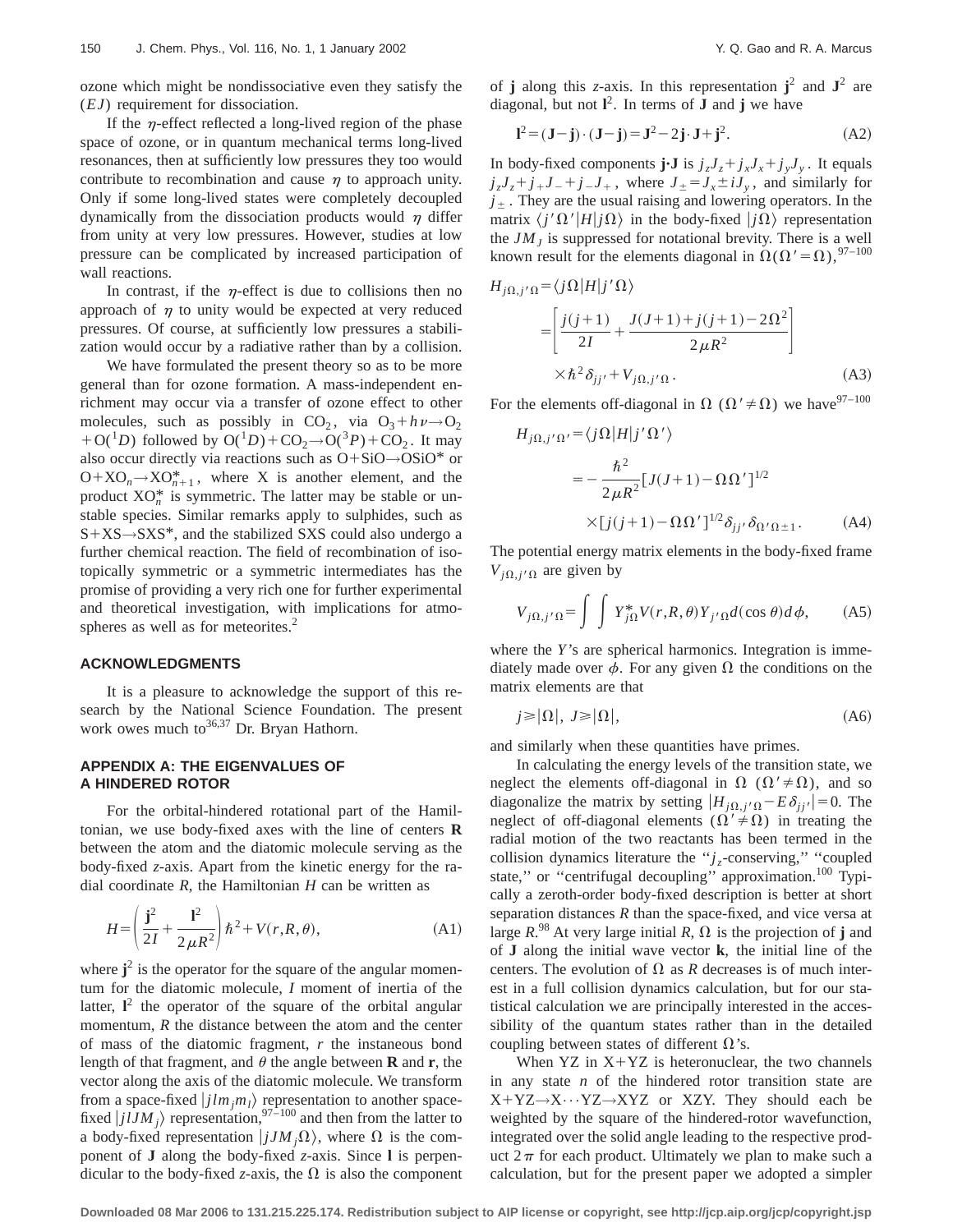though more approximate approach which does not involve these integrated wavefunctions, as in the use of the weighting factor of  $1/2$  in Eqs.  $(2.14)$  and  $(3.2)$ .

In the present formulation we have used *R* as the reaction coordinate. It is known that when the transition state becomes sufficiently tight the distance between the atoms becomes a better approximation to the reaction coordinate because it provides a deeper minimum of  $N(q)$  at  $q = q^{\dagger}$ .<sup>77–79</sup> The Hamiltonian then becomes more complicated, however. Thus, even with an accurate potential energy surface the use of *R* as a reaction coordinate would not necessarily give an accurate value of  $N_{EJ}$  in the transition state.

#### **APPENDIX B: DERIVATION OF EQ. (2.11)**

From Eq.  $(2.15)$  we have

$$
\omega(E'J' \to EJ) = \omega_d t(J' \to J) \delta(E' - E - \Delta E)
$$
 (B1)

and

$$
\omega(EJ \to E'J') = \omega_a t(J \to J') \,\delta(E - E' + \Delta E). \tag{B2}
$$

Because of microscopic reversibility we have

$$
\sum_{J'J} \omega(E'J' \to EJ) \rho(E'J') e^{-E'/k_B T}
$$
  
= 
$$
\sum_{J'J} \omega(EJ \to E'J') \rho(EJ) e^{-E/k_B T}.
$$
 (B3)

When the strong collision is introduced for the transfer of rotational energy one obtains

$$
\sum_{J'J} \omega_d \delta(E' - E - \Delta E) \rho(E'J') e^{-E'/k_B T} (2J+1)
$$
  
 
$$
\times e^{-E_J/k_B T} = \sum_{J'J} \omega_a \delta(E - E' + \Delta E) \rho(EJ)
$$
  
 
$$
\times e^{-E/k_B T} (2J' + 1) e^{-E_J'/k_B T},
$$
 (B4)

i.e.,

$$
\omega_d \delta(E' - E - \Delta E) \sum_{J'} \rho(E + \Delta E, J') e^{-(E + \Delta E)/k_B T}
$$
  
=  $\omega_a \delta(E - E' + \Delta E) \sum_{J} \rho(EJ) e^{-E/k_B T}$ , (B5)

and so

$$
\omega_d \sum_{J'} e^{-\Delta E/k_B T} \rho(E + \Delta E, J') = \omega_a \sum_{J} \rho(EJ). \tag{B6}
$$

This result yields Eq.  $(2.16)$  of the text.

# **APPENDIX C: DERIVATION OF THE LOW-PRESSURE RECOMBINATION RATE CONSTANT**

The states above the dissociation threshold are divided into open and closed states, and their steady-state equations are given by Eqs.  $(2.23)$  and  $(2.31)$ , respectively. The states below the dissociation threshold contain only closed states, with population densities described by Eqs.  $(2.27)$ – $(2.28)$ . We combine these equations for an *M*-ladder system with  $N-1$  of them below the dissociation threshold.

To derive Eq.  $(2.32)$  and higher approximations, we first consider the region  $E_n < D_0$ . From Eq. (2.27) we have

$$
\omega_d g_{n+1} - \omega g_n + \omega_a g_{n-1} = 0. \tag{C1}
$$

The flux  $S$  is given by Eq.  $(2.29)$  and is also given by

$$
S = \omega_d g_{n+1} - \omega_a g_n = \omega_d g_1 \quad (1 \le n \le N-1). \tag{C2}
$$

When multiplied by  $(\omega_d/\omega_a)^n$  the first half of Eq. (C2) can be rewritten as

$$
(\omega_d/\omega_a)^n S = \omega_a [(\omega_d/\omega_a)^{n+1} g_{n+1} - (\omega_d/\omega_a)^n g_n].
$$
\n(C3)

Upon summing over *n* from 1 to *p*, where  $p \le N-1$ , we obtain

$$
S = \frac{(\omega_d - \omega_a)g_{p+1}}{1 - (\omega_a/\omega_d)^p} = \omega_d g_1 \quad (1 < p \le N - 1).
$$
 (C4)

To make contact with the formalism in a recent paper $^{60}$  we note that Eq.  $(C4)$  can be rewritten in terms of a diffusion coefficient  $k_{\text{diff}}^N$  defined in (3.16) there. In the present notation it is

$$
k_{\text{diff}}^N = \omega_d / \sum_{n=1}^N (\omega_a / \omega_d)^{n-1}
$$
  

$$
\equiv (\omega_d - \omega_a) / [1 - (\omega_a / \omega_d)^N].
$$
 (C5)

Thus, the flux *S* in Eq. (C4) can be written as the  $k_{\text{diff}}^N g_N$ , as also in Eq.  $(3.15)$  of Ref. 60.

We next consider the derivation of Eq.  $(2.32)$ . For that purpose we truncate the Eqs.  $(2.23)$  by setting  $g_{N+2} = 0$ . This system of Eqs.  $(2.23)$  then reads as

$$
-\omega g_{N+1} + P_{N+1}^c \omega_a g_N = -\omega g_{N+1}^o,
$$
 (C6)

$$
P_N^c \omega_d g_{N+1} - \omega g_N + P_N^c \omega_a g_{N-1} = -\omega g_N^o.
$$
 (C7)

The population density  $g_{N+1}$  can be eliminated from the two equations, yielding

$$
(\omega - P_N^c P_{N+1}^c \omega_a \omega_d / \omega) g_N - P_N^c \omega_d g_{N-1}
$$
  
=  $P_N^c \omega_d g_{N+1}^o + \omega g_N^o$ . (C8)

When Eqs. (C4) for  $p=N-1$  and  $N-2$  are introduced into Eq. (C8), and when we write  $g_N \approx g_{N-1} = S/(\omega_d - \omega_a)$ , Eq. (C8) yields, to an adequate approximation,

$$
S = \frac{\omega g_N^o + P_N^c \omega_d g_{N+1}^o(\omega_d - \omega_a)}{\omega_a + P_N^o \omega_d - P_N^c P_{N-1}^c \omega_d \omega_d / \omega}.
$$
 (C9)

Typically, the product of the  $P^{c}$ 's in the denominator can be neglected (cf. Fig. 16), yielding Eq.  $(2.32)$  upon integration over *E*.

## **APPENDIX D: SOLUTION OF THE RECOMBINATION RATE CONSTANT AT AN ARBITRARY PRESSURE**

The solution for  $g_1$  can be written as the ratio between the determinants of the matrices **B** and **A**, where the elements of **A** are  $A(i,i)=1$  ( $i=1,2,...,M$ ),  $A(i,i-1)$  $= -V_i(i=2,3...$ ,*M*),  $A(i+1,i)=-W_i(i=1,2,...,M-1)$ ,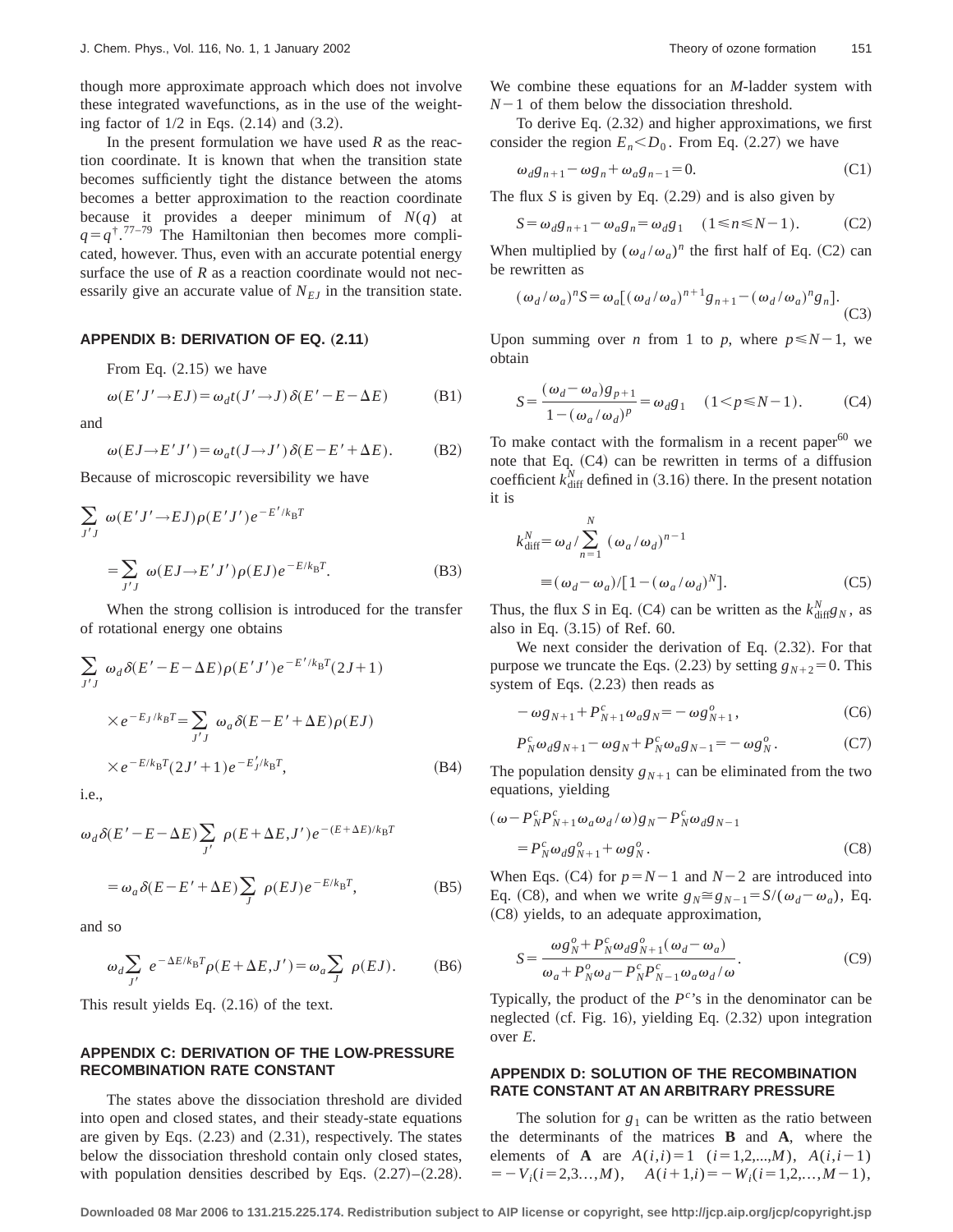

FIG. 16. *P<sup>c</sup>* is plotted as a function of energy.

and all other elements vanish, the  $V_i$  and  $W_i$  being defined in Eqs.  $(2.21)$ – $(2.22)$ . Thus, **A** is a tridiagonal band matrix. The elements of **B** are the same as those of **A**, except for those in the first column, which are  $B(i,1)=U_i$ , the  $U_i$  being given by Eq.  $(2.20)$ . The elements of both **A** and **B** are functions of energy. The **B** and **A** thus differ from the **B** and **A** defined in Appendix B.

The rate constant can then be obtained as an integral over all energies in the range of 0 to  $\Delta E$ :

$$
k_{bi} = \int_{0}^{\Delta E} \omega_{d} |\mathbf{B}| / |\mathbf{A}| dE.
$$
 (D1)

The  $|\mathbf{B}|/|\mathbf{A}|$  in Eq. (D1) contains a sum of terms  $E_{M+n}$ , *n*  $=1.2.3...$ .

### **APPENDIX E: THE POTENTIAL ENERGY SURFACE**

A model potential<sup>101</sup>  $V(R,r,\theta) = V_{bf}(R) + V_{bend}(R;\theta)$  is used, where  $R$  is the center to center distance between the oxygen atom and the fragment oxygen molecule. The *R* serves as the reaction coordinate,  $\theta$  is the angle between the line along the axis of the diatomic molecule and the line of the centers of mass of the two collision particles,  $V_{\text{bf}(R)}$  is a bond–fission potential, and  $V_{\text{bend}}(R,\theta)$  is a bending potential. The dependence of  $V(R,r,\theta)$  on the variation in bond length *r* of each given fragment oxygen molecule is neglected. The  $V_{\text{bf}(R)}$  is chosen to be  $-C_6 / R^6$  for large *R*, using the  $C_6 = 27.6$  eV Å<sup>6</sup> obtained from the collision crosssection for  $O+O_2$ .<sup>102</sup> For small *R*'s,  $V_{\text{bf}(R)}$  is chosen to be a Morse potential function,<sup>103</sup>  $V_{\text{bf}}(R) = D[1 - \exp(-\beta(R))]$  $(-R_e)$ <sup>2</sup>,<sup>101</sup> where the dissociation energy *D*=9107 cm<sup>-1</sup>,<sup>53</sup>  $\beta$ =2.88 Å<sup>-1</sup>,<sup>104</sup> and the equilibrium value of *R*,  $R_e$ =1.667 Å.<sup>53</sup> The two  $V_{\text{bf}}$ 's are matched at  $R=2.6$  Å. The bending potential is chosen to be<sup>105</sup>

$$
V_{\text{bend}}(R; \theta) = V_R(1 - \cos^4 \theta),
$$
  
\n
$$
V_R = V_0 \exp[-\alpha (R - R_0)].
$$
\n(E1)

The parameters are chosen to be the isotopic exchange reaction rate constant at 300 K and its temperature dependence are roughly consistent with the experimental values. When  $R_0$  is taken as 2.6 Å,  $V_0$  has a value of 0.35 eV, and  $\alpha$  is 5.5  $\AA^{-1}$ . For a comparison, some calculations are in progress using the potential energy surface given in Ref. 65.

- <sup>1</sup> Y. Q. Gao and R. A. Marcus, Science 293, 259 (2001).
- $2R$ . N. Clayton, L. Grossman, and T. K. Mayeda, Science 182, 485 (1973).
- $3$  J. E. Heidenreich, III and M. H. Thiemens, J. Chem. Phys.  $78$ ,  $892$  (1983).
- <sup>4</sup> J. E. Heidenreich, III and M. H. Thiemens, J. Chem. Phys. **84**, 2129  $(1986).$
- ${}^5$ K. Mauersberger, Geophys. Res. Lett. **14**, 80 (1987).
- $6$  J. Yang and S. Epstein, Geochim. Cosmochim. Acta  $51$ , 2011 (1987).
- <sup>7</sup> J. Yang and S. Epstein, Geochim. Cosmochim. Acta 51, 2019 (1987).
- <sup>8</sup>M. H. Thiemens and T. Jackson, Geophys. Res. Lett. **14**, 624 (1987).
- $9$  M. H. Thiemens and T. Jackson, Geophys. Res. Lett. **15**, 639 (1988). 10S. M. Anderson, J. Morton, and K. Mauersberger, Chem. Phys. Lett. **156**,
- 175 (1989).
- <sup>11</sup> J. Morton, B. Schueler, and K. Mauersberger, Chem. Phys. Lett. **154**, 143  $(1989).$
- <sup>12</sup> J. Morton, J. Barnes, B. Schueler, and K. Mauersberger, J. Geophys. Res. **95**, 901 (1990).
- <sup>13</sup>M. H. Thiemens and T. Jackson, Geophys. Res. Lett. **17**, 717 (1990).
- 14B. Schueler, J. Morton, and K. Mauersberger, Geophys. Res. Lett. **17**, 1295 (1990).
- <sup>15</sup> J. Wen and M. H. Thiemens, Chem. Phys. Lett. **172**, 416 (1990).
- <sup>16</sup> J. Wen and M. H. Thiemens, J. Geophys. Res. **96**, 10911 (1991).
- <sup>17</sup>S. M. Anderson, K. Mauersberger, J. Morton, and B. Schueler, ACS Symp. Ser. 502, 155 (1992).
- <sup>18</sup>M. H. Thiemens, ACS Symp. Ser. **502**, 138 (1992).
- <sup>19</sup>K. Mauersberger, J. Morton, B. Schueler, and J. Stehr, Geophys. Res. Lett. **20**, 1031 (1993).
- 20D. Krankowsky, F. Bartecki, G. G. Klees, K. Mauersberger, and K. Schellenbach, Geophys. Res. Lett. 22, 1713 (1995).
- <sup>21</sup> J. Sehested, O. J. Nielsen, H. Egsgaard, N. W. Larsen, T. Pedersen, L. K. Christensen, and M. Wiegell, J. Geophys. Res. 100, 20979 (1995).
- $22$ D. Krankowsky and K. Mauersberger, Science  $274$ , 1324 (1996).
- 23L. K. Christensen, N. W. Larsen, F. M. Nicolaisen, T. Pedersen, G. O. Sørensen, and H. Egsgaard, J. Mol. Spectrosc. **175**, 220 (1996).
- <sup>24</sup> J. C. Johnson and M. H. Thiemens, J. Geophys. Res. **102**, 25395 (1997).
- <sup>25</sup> S. M. Anderson, D. Hüsebusch, and K. Mauersberger, J. Chem. Phys. **107**, 5385 (1997).
- $26$ K. Mauersberger, B. Erbacher, D. Krankowsky, J. Günther, and R. Nickel, Science 283, 370 (1999).
- $27$ C. Janssen, J. Gunther, D. Krankowsky, and K. Mauersberger, J. Chem. Phys. 111, 7179 (1999).
- <sup>28</sup> J. Guenther, B. Erbacher, D. Krankowsky, and K. Mauersberger, Chem. Phys. Lett. 306, 209 (1999).
- <sup>29</sup> J. Günther, D. Krankowsky, and K. Mauersberger, Chem. Phys. Lett. 324,  $31 ~ (2000)$ .
- 30M. R. Wiegell, N. W. Larsen, T. Pedersen, and H. Egsgaard, Int. J. Chem. Kinet. **29.** 745 (1997).
- $31$  M. Hippler, R. Rahn, and J. Troe, J. Chem. Phys.  $93$ , 6560 (1990).
- $32$ M. H. Thiemens, Science 283, 341  $(1999)$  and references cited therein.
- <sup>33</sup> J. Farquhar, H. M. Bao, and M. H. Thiemens, Science **289**, 756 (2000).
- 34H. Bao, M. H. Thiemens, J. Farquhar, D. A. Campbell, C. C.-W. Lee, K. Heine, and D. B. Loope, Nature (London) 406, 176 (2000).
- 35M. H. Thiemens, T. Jackson, E. C. Zipf, P. W. Erdman, and C. van Egmond, Science 270, 969 (1995).
- <sup>36</sup> B. C. Hathorn and R. A. Marcus, J. Chem. Phys. **111**, 4087 (1999).
- <sup>37</sup> B. C. Hathorn and R. A. Marcus, J. Chem. Phys. **113**, 9497 (2000).
- <sup>38</sup> J. Troe, J. Chem. Phys. **66**, 4745 (1977).
- <sup>39</sup> J. Troe, J. Chem. Phys. **66**, 4758 (1977).
- <sup>40</sup> J. Troe, J. Chem. Phys. **77**, 3485 (1982).
- <sup>41</sup> J. Troe, J. Chem. Phys. **85**, 1708 (1986).
- <sup>42</sup>W. Schranz and S. Nordholm, Int. J. Chem. Kinet. **13**, 1051 (1981).
- <sup>43</sup> I. Oref, J. Chem. Phys. **77**, 5146 (1982).
- 44R. G. Gilbert and S. C. Smith, *Theory of Unimolecular and Recombination Reactions* (Blackwell Scientific Publications, Boston, 1990), and references cited therein.
- <sup>45</sup>P. J. Robinson and K. A. Holbrook, *Unimolecular Reactions* (Wiley-Interscience, London, 1972) and references cited therein.
- <sup>46</sup> D. C. Tardy and B. S. Rabinovitch, J. Chem. Phys. **48**, 1282 (1968).
- <sup>47</sup> D. C. Tardy and B. S. Rabinovitch, J. Chem. Phys. **45**, 3720 (1966).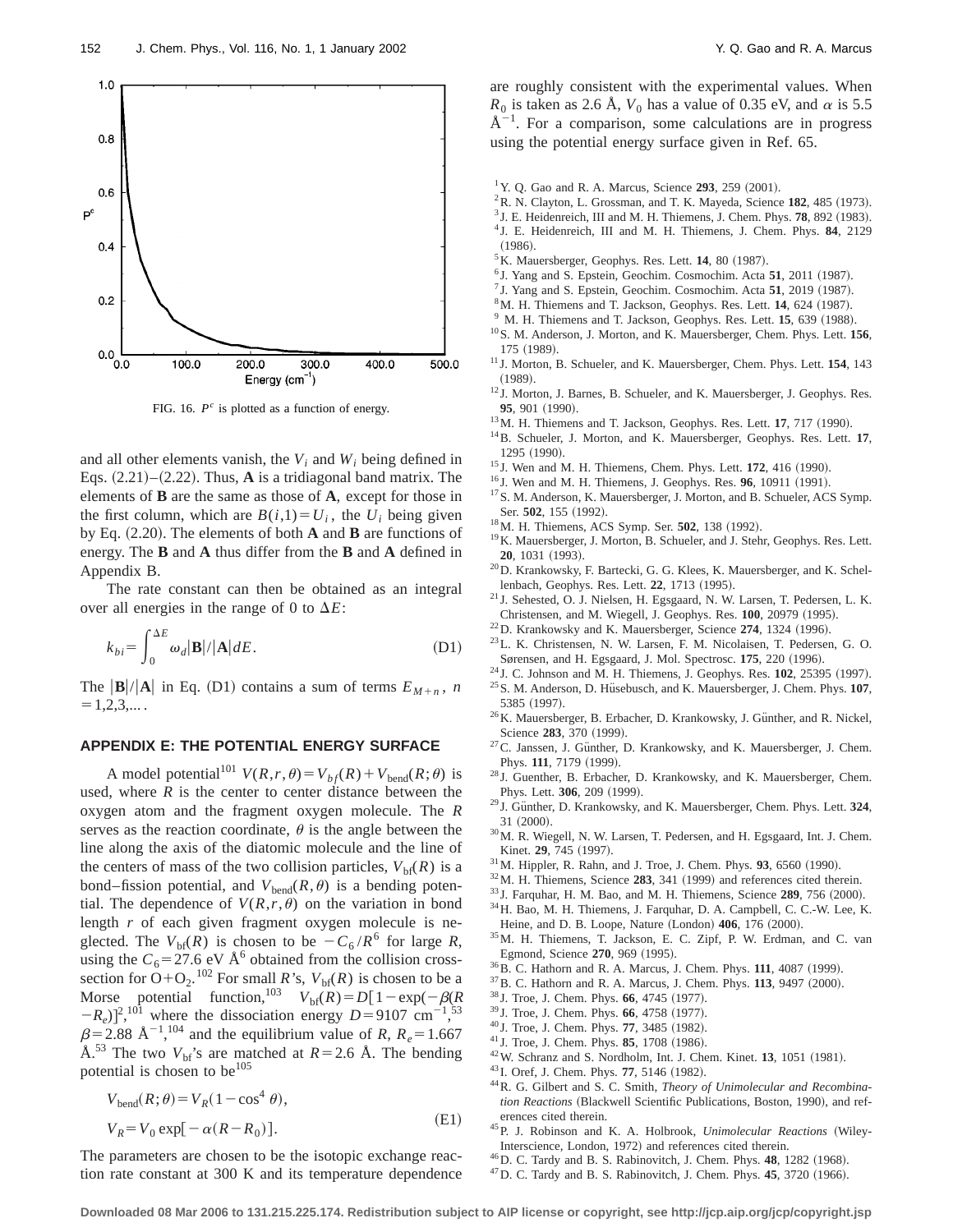- <sup>48</sup> I. Oref and D. C. Tardy, Chem. Rev. **90**, 1282 (1990).
- 49T. Baer and W. L. Hase, *Unimolecular Reaction Dynamics, Theory and Experiment* (Oxford University Press, New York, 1996), and references cited therein.
- <sup>50</sup> R. A. Marcus, J. Chem. Phys. **20**, 359 (1952).
- <sup>51</sup> R. A. Marcus, J. Chem. Phys. **43**, 2658 (1965); **52**, 1108 (1970).
- <sup>52</sup> S. C. Smith and R. G. Gilbert, Int. J. Chem. Kinet. **20**, 979 (1988).
- <sup>53</sup> J. I. Steinfeld, S. M. Alder-Golden, and J. W. Gallagher, J. Phys. Chem. Ref. Data 16, 911 (1987), and references cited therein.
- 54S. M. Anderson, F. S. Klein, and F. Kaufman, J. Chem. Phys. **83**, 1648  $(1985).$
- <sup>55</sup>From the definition of  $g(EJ)$ , we have a differentiation,  $dg(EJ)/dt$  $= -c(EJ)/([X][YZ])^{2}d([X][YZ])/dt + dc(EJ)/dt/[X][YZ]$ . The second term on the right hand side gives rise to the right hand side of Eq.  $(2.6)$ , while the first term can be rewritten as  $-c(EJ)/[X][YZ]k_{bi}$ . This first term is typically small, relative to each of the terms on the right hand side of Eq.  $(2.6)$ , and can be neglected. In fact, in the typical experiments (Ref. 19) for the measurement of the ozone formation rate constant, the term can be shown to be less than one thousandth of the other terms.
- <sup>56</sup>For example, R. A. Marcus, J. Chem. Phys. **43**, 2658 (1965), Eq. (A2), where a degeneracy  $\Omega(E^{\dagger})$  appears instead of a step function. However, in the present equation  $(2.9)$  each degenerate state adds a unity to the sum. When there is nuclear tunneling through the effective barrier, the sum is replaced by a series of tunneling factors,  $\kappa$ , as in Eq. (3) of R. A. Marcus, J. Chem. Phys.  $45$ ,  $2138$  (1966). In the classical limit for the *q*-motion, the  $\kappa$ 's become the step functions of Eq. (2.9).
- $57$  If the body-fixed component *K* of the total angular momentum *J*, involving the rotation of the energetic ozone molecule about the axis with the smallest moment of inertia, were also assumed to be constant during the lifetime of the hot ozone molecule, each *N*(*EJ*) would be replaced by  $N(EJK)$  and the summation in Eq.  $(2.39)$  would be over *J* and *K*. In the unimolecular dissociation/bimolecular recombination literature *K* is usually treated as "active" (not as a constant), and we do also.
- <sup>58</sup>M. Quack and J. Troe, Ber. Bunsenges. Phys. Chem. **78**, 240 (1974).
- 59When YZ is heteronuclear some of the quantum states in the hindered rotor  $X \cdots YZ$  arise not only from  $XZY^* \rightarrow X \cdots YZ$  but also from the distinguishable dissociation, XZY\*→X•••ZY. A more accurate value of word than 1/2 would be obtained using the weighting function (cf. Appen- $\operatorname{d}$ ix A).
- <sup>60</sup> R. A. Marcus and Y. Q. Gao, J. Chem. Phys. **114**, 9807 (2001).
- <sup>61</sup> All states with  $E_n < D_0$  are closed.  $D_0$  is the dissociation energy at  $J=0$  of the ozone isotopomer to form the diatomic molecule with the smaller zero-point energy.
- $62$  When two of the three isotopes are present in trace amounts, the enrichment is calculated from Eqs.  $(4.18a)$  and  $(4.18b)$  for  $E_{ijj}$ , and  $(4.26)$  for  $E_{ijk}$  for unequal *i*, *j*, and *k* in Ref. 37. In Eqs. (4.18a) and (4.18b),  $k_{X, YZ}^{as}$  is the rate constant for X+YZ→XYZ, while in Eq.  $(4.26)$  each  $k^{as}$  denotes the total formation rate constant for the sum of the two isotopomeric ozone molecules, in this case XYZ and XZY. The enrichment  $E_{ijj}$  is readily shown later in Ref. 86 to be the same as  $^{i}$   $\delta$  when  $j=16$  and when  $i$   $(=17 \text{ or } 18)$  is only present in trace amounts. The derivation of Eqs.  $(4.18)$  and  $(4.26)$  in Ref. 36 involved treating a large number of permutations of isotopes in the ozone, in the oxygen molecule, and in the atom, and was simplified by an approximation, good to a few parts per thousand, that related each isotopic oxygen atom concentration to isotopic oxygen molecule concentrations.
- 63K. Yamashita, K. Morokuma, F. Le Quere, and C. Leforestier, Chem. Phys. Lett. 191, 515 (1992); C. Leforestier, F. Le Quere, K. Yamashita, and K. Morokuma, J. Chem. Phys. 101, 3806 (1994).
- <sup>64</sup> Y. Q. Gao, W. Chen, and R. A. Marcus (unpublished). The modified *ab initio* potential (Ref. 65) yielded the  $k_{ex}$  for 6+88→8+68 as follows:  $1.94 \times 10^{-12}$  cm<sup>-3</sup> s<sup>-1</sup> at 300 K and  $2.61 \times 10^{-12}$  cm<sup>-3</sup> s<sup>-1</sup> at 130 K. The temperature coefficient is 0.35.
- <sup>65</sup> A. Gross and G. D. Billing, Chem. Phys. **217**, 1 (1997).
- 66R. Siebert, R. Schinke, and M. Bitterova, Phys. Chem. Chem. Phys. **4**,  $1795 (2001).$
- <sup>67</sup> W. L. Hase, J. Chem. Phys. **64**, 2442 (1976).
- $^{68}$ M. Quack and J. Troe, Ber. Bunsenges. Phys. Chem.  $81$ , 329 (1977).
- <sup>69</sup> G. P. Smith and D. M. Golden, Int. J. Chem. Kinet. **10**, 489 (1978).
- <sup>70</sup> S. N. Rai and D. G. Truhlar, Int. J. Chem. Kinet. **79**, 6046 (1983).
- <sup>71</sup> S. W. Benson, Can. J. Chem. **61**, 881 (1983).
- 72W. L. Hase and D. M. Wardlaw, in *Bimolecular Collisions*, edited by J. E.

Baggott and M. N. Ashfold (Royal Society of Chemistry, Burlington House, London, 1989), p. 171.

- <sup>73</sup> X. Hu and W. L. Hase, J. Phys. Chem. **93**, 6029 (1989).
- $^{74}$ D. M. Wardlaw and R. A. Marcus, Adv. Chem. Phys.  $70$ , 231 (1988).
- <sup>75</sup> S. J. Klippenstein and R. A. Marcus, J. Chem. Phys. **91**, 2280 (1989).
- <sup>76</sup> S. J. Klippenstein and R. A. Marcus, J. Chem. Phys. **93**, 2418 (1990).
- <sup>77</sup> S. J. Klippenstein, J. Chem. Phys. **94**, 6469 (1991).
- <sup>78</sup> S. J. Klippenstein and Y.-W. Kim, J. Chem. Phys. **99**, 5790 (1993). 79S. J. Klippenstein, in *The Chemical Dynamics and Kinetics of Small Radi-*
- cals, Part I, edited by K. Liu and A. Wagner (World Scientific, Singapore, 1995), and references cited therein.
- <sup>80</sup>W. Forst, *Theory of Unimolecular Reactions* (Academic, New York, 1973) and references cited therein.
- <sup>81</sup> B. C. Hathorn and R. A. Marcus, J. Phys. Chem. A **105**, 2612 (2001).
- <sup>82</sup>C. Califano, *Vibrational States* (Wiley, London, 1976), p. 215.
- 83V. G. Tyuterev, S. Tashkun, P. Jensen, A. Barbe, and T. Cours, J. Mol. Spectrosc. **198**, 57 (1999).
- <sup>84</sup>The fitting parameters  $h c \omega_i$ 's and  $h c x_{ij}$ 's are given in the following in units of cm<sup>-1</sup>:  $hc\omega_1 = 716.6$ ,  $hc\omega_2 = 1136.1$ ,  $hc\omega_3 = 1071.4$ ,  $hc\chi_{11}$  $=$  -1.477,  $hcx_{22}$ = -4.497,  $hcx_{33}$ = -7.358,  $hcx_{12}$ = -8.087,  $hcx_{13}$  $=-16.66$ ,  $hc x_{23}=-37.87$ .
- <sup>85</sup>These rate constants differ slightly from those in Ref. 25, where an extra factor of 2 was added in the definition of the rate constant. In the present case, we have defined the rate constant so as not to include the factor of 2, in conformity with Ref. 26.
- $86$  We note in passing that the enrichment *E* defined by Eq.  $(4.13)$  of Ref. 36 reduces to the enrichment  $\delta$  defined by Eq. (2.12) in that reference when <sup>17</sup>O and <sup>18</sup>O are present in trace amounts: The  $({}^{M}O_3)_{\text{meas}}$  in the former equals for trace isotope Q, OQO+QOO, and further  $(^{M}O_3/^{48}O_3)_{cal}$  $=$  (3/2)QO/O<sub>2</sub>, since statistically, i.e., neglecting any isotopic effect, the equilibrium constant  $(QO_2)_{tot}(O_2)/(O_3)(OQ) = (QOO+OQO)(O_2)/$  $(O_3)(OO) = 1 + 1/2 = 3/2$ , on introducing the symmetry factors. Thereby, Eq. (4.13) of Ref. 36 yields  $E = ({}^M_0O_3 / {}^{48}O_3)_{\text{meas}} / (3 QO/2O_2) - 1$  $=2(QO)(OQO+QOO)/3(O<sub>3</sub>)(O<sub>2</sub>)-1=\delta.$
- $87$ The vibrational states are, labeled from 1 to 35, (010), (100), (020), (110),  $(002)$ ,  $(030)$ ,  $(200)$ ,  $(120)$ ,  $(012)$ ,  $(040)$ ,  $(210)$ ,  $(102)$ ,  $(130)$ ,  $(300)$ ,  $(022)$ ,  $(050)$ ,  $(220)$ ,  $(112)$ ,  $(140)$ ,  $(310)$ ,  $(004)$ ,  $(032)$ ,  $(202)$ ,  $(060)$ ,  $(230)$ ,  $(400)$ ,  $(122), (150), (014), (320), (042), (212), (070), (240), (104).$
- <sup>88</sup>G. I. Gellene, Science 274, 1344 (1996) and references cited therein.
- <sup>89</sup>Both  $N_a$  and  $N_b$  for the hindered rotor transition state (TS) increase more slowly with energy than they do for the free rotor TS, since the hindrance of the rotation permits fewer states (cf. Fig. 2). Correspondingly, the difference between  $N_a$  and  $N_b$  for the hindered-rotor is shown in the following to decrease more rapidly as a function of energy than that for the free rotor and so a smaller  $\Delta E$  is needed. For example, if  $N_a$  and  $N_b$  are both written as a function of its excess energy above the threshold:  $N_a = (E)$  $(E - E_0^a)^n$  and  $N_b = (E - E_0^b)^n$ , then at energy *E* where  $E - E_0^a = \epsilon$ ,  $E - E_0^b$ equals  $\epsilon - \epsilon_0$ , where  $\epsilon_0 = E_0^b - E_0^a$ . The ratio between the number of states for the two channels becomes  $(1 - \epsilon_0 / \epsilon)^n$ . For a fixed value of this quantity, when *n* is smaller,  $\epsilon$  is smaller, and *n* for the hindered-rotor is smaller than that for the free one. A comparison for the values of  $N_a$  calculated using the free and hindered-rotor transition states is very similar to that depicted in Fig. 3.
- $90$ When a strong collision assumption is used, the present expression reduces to that in Refs. 36 and 37,  $k_{bi}^{0,a} = \omega/2\Sigma_J \int_{0}^{\infty} \rho e^{-E/k_B T} dE/Q_a$ .
- <sup>91</sup> We consider the free rotor transition state to illustrate this approximately quadratic behavior: The number of rotational states of the diatomic molecule with energy less than or equal to  $\epsilon$  is  $\int_0^{\epsilon} (2j+1)(dj/dE)dE$ , where  $E = j(j+1)\hbar^2/2I$ . This result equals  $(2I/\hbar^2)\epsilon$ , and the excess energy  $\epsilon$ equals  $E-E_c-E_0$ , where  $E_c$  is the sum of the centrifugal potential and the loose transition state attractive potential for this channel, *l*(*l*  $(1+1)\hbar^2/2\mu R^2 - C_6/R^6$ . This *R* is determined variationally by finding the maximum of this potential barrier. The  $E_c$  is then found to vary as  $l^3$ . If now we weight this number of states by  $\rho(EJ)$ , where  $\rho$  is approximately a constant times  $2J+1$ , and let  $J \approx l$  since  $l \gg j$ , then we have an integral over  $(2l+1)dl$ . When the earlier  $l^3$  term is approximately replaced by an  $l<sup>2</sup>$  term with the same maximum magnitude and the integral evaluated, it is found that  $N_{a(b)}$  is a quadratic function of  $E - E_0^{a,b}$ .
- $92$  If an additional non-RRKM effect, which reduces the effective density of states for both symmetric and asymmetric species, were included, the  $k_{bi}$ is decreased at low pressures and less affected at high pressures. Because